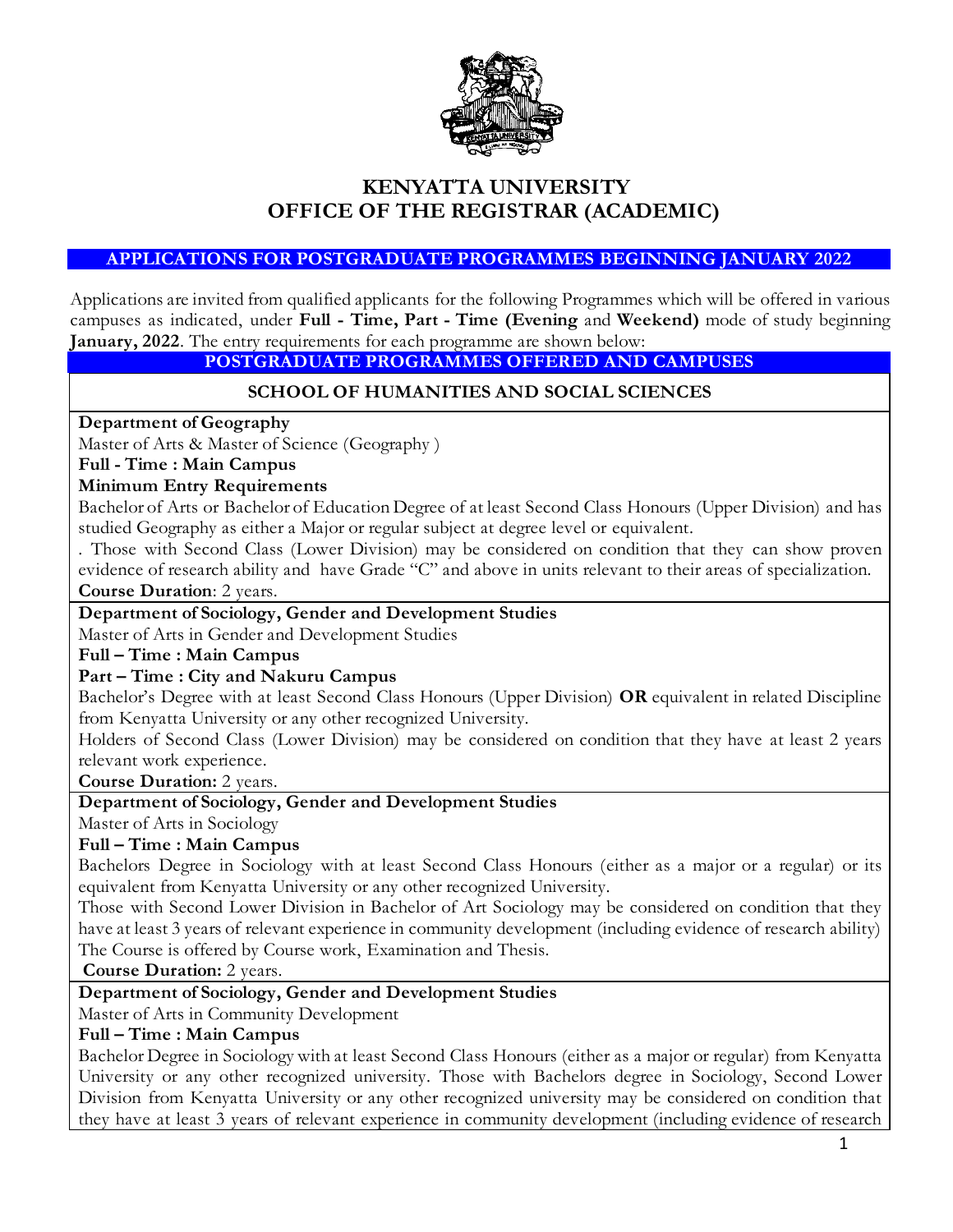ablility).

**Course Duration:** 2 years.

# **Department of Sociology, Gender and Development Studies**

Doctor of Philosophy (Ph. D.) in Sociology

### **Full – Time : Main Campus**

Master of Arts in Sociology or equivalent from Kenyatta University or any other accredited university.

Master of Arts degree in Sociology by Project graded at **'B'** and above.

The Ph. D. Degree will be by **Coursework, Examination** and **Thesis**.

**Course Duration:** 3 years.

### **Department of Sociology, Gender and Development Studies**

Doctor of Philosophy (Ph. D.) in Gender and Development Studies

# **Full - Time: Main Campus**

Master of Arts (by Thesis) in Gender and Development Studies or related fields/equivalent from Kenyatta University or any other accredited university.

Master of Arts degree in Gender and Development by Project graded at **'B'** and above

The Ph. D. degree will be by **Thesis only**.

**Course Duration:** 3 years.

# **Department of History, Archaeology and Political Studies**

Master of Arts in: (a) History (b) Political Science (d) Archaeology

# **Full – Time : Main Campus**

### **Minimum Entry Requirements**

Minimum of Second Class Honours, Upper Division at Bachelor's level. The candidate must have done and passed the relevant area of specialization at graduate level. Students who majored in History, Archaeology and Government at Bachelor's level have an added advantage.

**Course Duration:** 2 years.

**Department of History, Archaeology and Political Studies**

Doctor of Philosophy (Ph. D.) in the above areas

# **Full – Time : Main Campus**

# **Minimum Entry Requirements**

A holder of a Master of Arts (History) or M.A (Political Science) or M.A (Archaeology) degree of Kenyatta University or equivalent from a recognized institution of higher learning.

Must have taken at least (10) taught units in Master of Arts (History), M.A (Political Science) and M.A (Archaeology) level in area of specialization.

Must show ability to undertake academic research by having written a Thesis/Dissertation.

### **Course Duration: Full - Time : 3-4 years**

# **Part – Time : 4-6 years**

**Continuation of registration will depend on evidence of satisfactory student progress. To graduate with a PhD, a student must have taken and passed ten (10) units (1 common unit, 5 core,4 electives plus a pass in his/her Ph. D. Thesis.**

**Department of Kiswahili** 

Master of Arts in Kiswahili

# **Full – Time : Main and Nakuru Campuses**

# **Minimum Entry Requirements**

Bachelor of Arts or Bachelor of Education (Arts) with at least Second Class Honours (Upper Division) or equivalent in relevant disciplines from a recognized university with an average grade of **'B'** in Kiswahili Studies. Those who have Second Class (Lower Division) with relevant work experience may be considered. **Course Duration**: 2 years.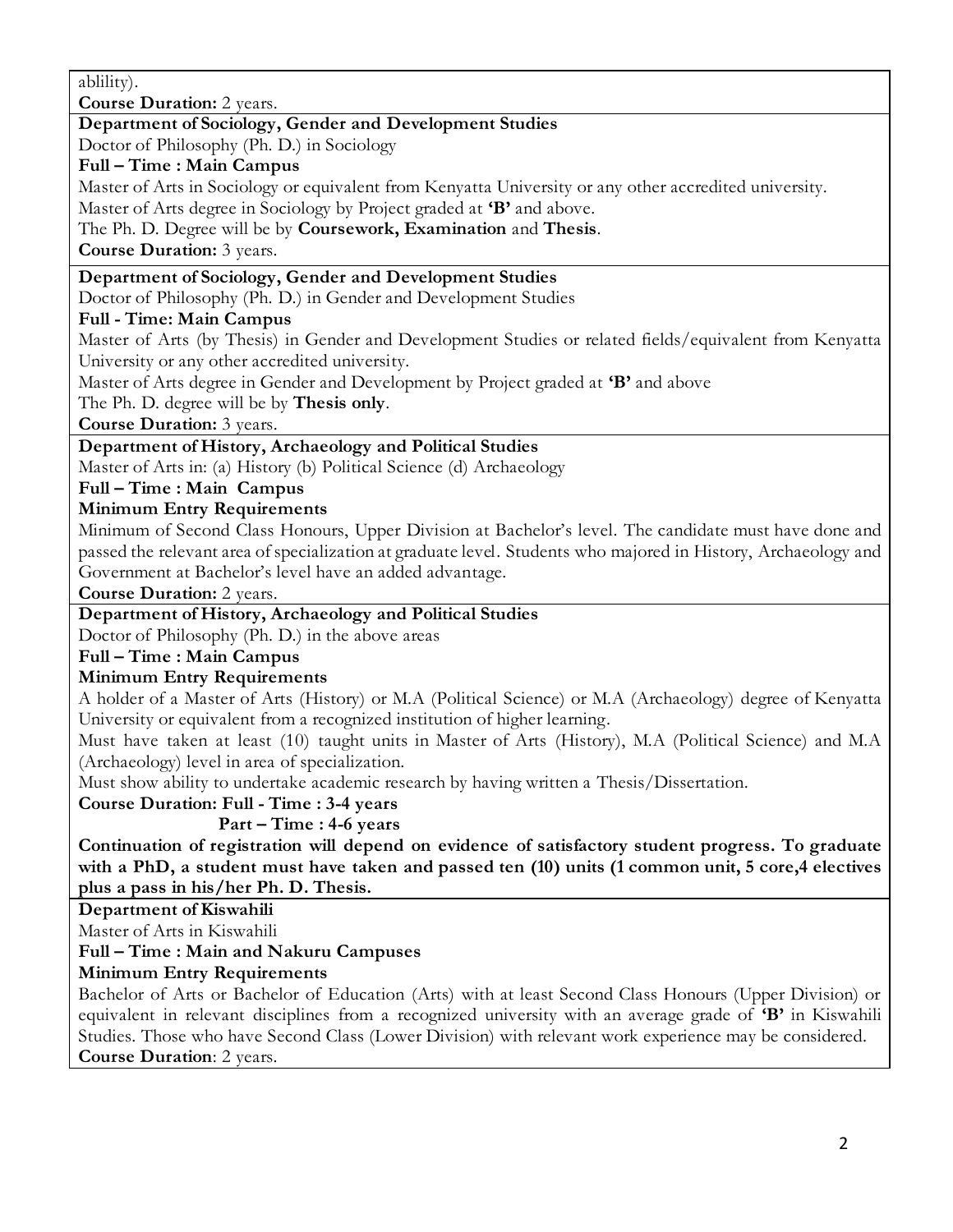### **Department of Kiswahili**  Doctor of Philosophy (Ph. D.) in Kiswahili **Full - Time : Main Campus Minimum Entry Requirements**  Master of Arts degree in Kiswahili from Kenyatta University or any other recognized University . **Course Duration:** 3 years. **Department of Public Policy and Administration:** Masters of Leadership and Governance (MLG) **Part-time: City Campus Minimum Entry Requirements** Bachelor degree of at least Second Class Honours (Upper Division) from a recognized university in any area of specialization. Those with Second Class Honours (Lower Division) and with a score of Grade "C" in relevant specialization subjects will be considered **Course Duration:** 2 years **Department of Public Policy and Administration:** Masters of Arts in Public Policy and Administration (MPPA) **Part-time: City Campus Minimum Entry Requirements**  Bachelor's Degree of at least Second Class Honours (Upper Division) from a recognized university in any area of specialization. Those with Second Class (Lower Division) may be considered on condition that they have Grade "C" and above in units relevant to their areas of specialization. **Course Duration:** 2 years **Department of Public Policy and Administration:** Ph.D. in Public Policy and Management Part-Time (Evening and Weekend): City Campus **Minimum Entry Requirements**  Master's Degree from a recognized university in any of the following areas of specialization: Public Policy & Administration, Political Science, Master of Arts in Leadership & Governance, Administration, Economic Policy, Masters in Business Management, Administration, Economics and Planning, Masters of Laws, Executive MPPA plus another Master's degree. **Course Duration: 3 years. Department of Literature, Languages and Linguistics** Master of Arts in English and Linguistics **Full – Time : Main & Nakuru Campuses Minimum Entry Requirements** Bachelor's degree in Arts or Education with at least Second Class Honours (Upper Division) or its equivalent from a university recognized by Kenyatta University Senate. **Course Duration**: 2 years. **Department of Literature, Languages and Linguistics** Master of Arts in Applied Linguistics **Full – Time : Main & Nakuru Campuses Minimum Entry Requirements** Bachelor's degree with Second Class Honours (Upper Division) from a university recognized by Kenyatta University Senate. The candidate must have a mean score of grade **'B'** (at least **60%**) in English and Linguistics courses. **Course Duration**: 2 years. **Department of Literature, Languages and Linguistics** Doctor of Philosophy (Ph. D.) in (a) English and Linguistics (b) Applied Linguistics **Full - Time : Main Campus**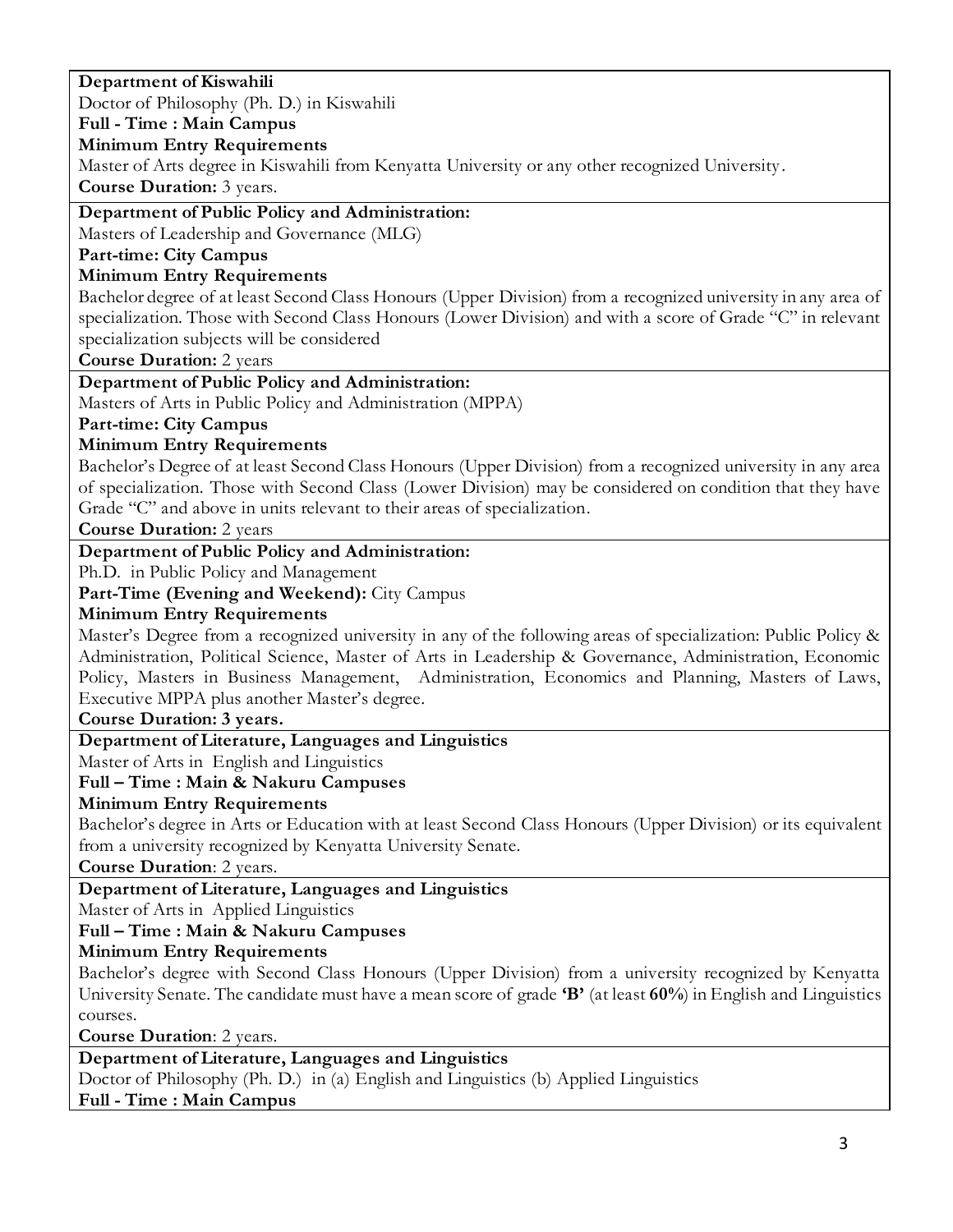### **Minimum Entry Requirements**

Master of Arts Degree in English and Linguistics or Applied Linguistics or a relevant area of study from Kenyatta University or any other recognized institution.

**Course Duration**: 3 years.

**Department of Philosophy and Religious Studies**

Master of Arts in Philosophy

**Full - Time : Main Campus**

### **Minimum Entry Requirements**

Bachelor of Arts Degree in related field of at least Second Class Honors (Upper Division) from a recognized university or Second Class (Lower Division) with at least two years working experience or Postgraduate Diploma in Arts obtained at Credit II and above.

**Course Duration**: 2 years.

#### **Department of Philosophy and Religious Studies**

Doctor of Philosophy (Ph. D.) in Philosophy

**Full - Time : Main Campus** 

### **Minimum Entry Requirements**

Bachelor of Arts degree in related field of at least Second Class Honours (Upper Division) from a recognized University or Second Class (Lower Division) and at least two years post-graduation relevant work experience Master of Arts (Philosophy) degree from a recognized University.

**Course Duration**: 4 years(Full Time),6years (Part Time)

### **Department of Philosophy and Religious Studies**

Master of Arts in Religious Studies (a) Christianity (b) Islam (c) African Traditional Religion

#### **Campuses: Main, and Nakuru**

#### **Minimum Entry Requirements**

Bachelor of Arts Degree in related field of at least Second Class Honours (**Upper Division**) from a recognized University or Second Class (**Lower Division**) and at least two years post-graduate relevant work experience. **Course Duration:** 2 years

# **Department of Philosophy and Religious Studies**

Doctor of Philosophy (Ph. D.) in Religious Studies: (a) Christianity (b) Islam (c) African Religion

#### **Full – Time/Part Time : Main Campus**

**Minimum Entry Requirements**

Bachelor of Arts degree in related field of at least Second Class Honours (Upper Division) from a recognized University or Second Class (Lower Division) and at least two years post-graduation relevant work experience. Master of Arts degree or Master of Theology degree from a recognized University.

**Course Duration**: 4 years(Full Time),6years (Part Time)

# **SCHOOL OF SECURITY, DIPLOMACY AND PEACE STUDIES**

**Department of Security and Correction Science**

Master of Security Science and Management.

**Part - Time: City, Embu, Nakuru and Mombasa Campuses.**

### **Minimum Entry Requirements**

Bachelor's degree with at least Second Class Honours (Upper or Lower Division) from Kenyatta University or any other recognized University. Those with Second Class (Lower Division) and at least two (2) years relevant work experience may be considered.

**Course Duration**: 2 years.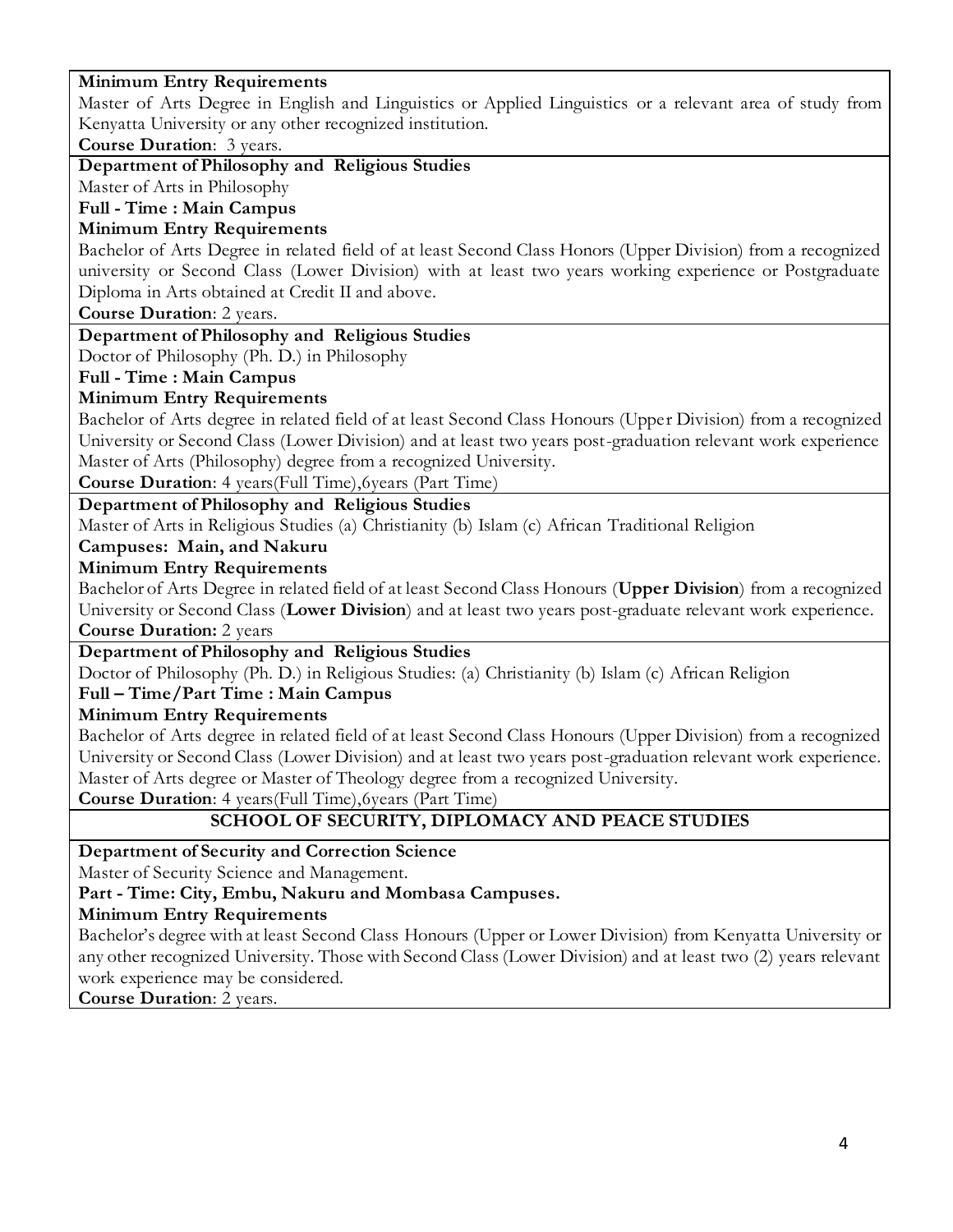### **Department of Security and Correctional Science**

Doctor of Philosophy (Ph. D.) in Security Studies (With Course Work)

### **Part- Time: City, Embu, Nakuru and Mombasa Campuses**

### **Minimum Entry Requirements**

A holder of Master's degree of Kenyatta University or any other recognized and accredited University with a course work component in any one of the following specializations:

Security Studies, Sociology, Criminology, Political Science, Peace Studies, African Studies, International Relations, Public Policy, Economics, Environmental Security, Military Science, Forensic Science.

Those with a Master's degree in a closely related area of specialization and have at least three years postgraduate research or teaching experience in the subject area, may be considered.

### **Course Duration**: 3 years.

### **Department of International Relations, Conflict and Strategic Studies**

Master of Arts in Peace and Conflict Management

### **Full - Time: Main Campus**

### **Part - Time: City Campus**

### **Minimum Entry Requirements**

Bachelor's degree with at least Second Class Honours (Upper or Lower Division) from Kenyatta University or any other recognized by the university senate. Those who are eligible to apply are fresh graduates in the disciplines of conflict and peace, political, development and gender studies, history, sociology, law, international relations, public policy and administration and personnel working with civil societies, government and the public sector interested in pursuing the discipline of peace and conflict.

**Course Duration**: 2 years

### **Department of International Relations, Conflict and Strategic Studies**

Doctor of Philosophy (Ph. D.) in Peace and Conflict Management

**Full – Time : Main Campus**

### **Part - Time: City, Nakuru, Embu and Mombasa Campus**

**Minimum Entry Requirements**.

Holder of Master's degree of Kenyatta University or equivalent qualifications from any other University recognized by Kenyatta University Senate as being an institution of comparable status to that of Kenyatta University with a course work component in any one of the following specializations: Peace, Conflict, Political, Development And Gender Studies, History, Sociology, International Relations, Public Policy and Administration and any other related field.

Holder of a Master's degree in a closely related area of specialization and has at least three (3) years postgraduate research experience or teaching in the subject area, and can provide evidence of research capability.

**Course Duration**: 3 years.

### **Department of International Relations, Conflict and Strategic Studies**

Master of Arts in International Relations and Diplomacy

### **Full - Time: Main Campus**

# **Part - Time: City, Nakuru, Mombasa, and Embu Campus.**

### **Minimum Entry Requirements**

Bachelor of Arts (International Relations and Diplomacy **OR** Political Science) degree with at least Second Class Honours (Upper or Lower Division) from any recognized University.

Those with Bachelor of Arts degree in related disciplines such as History, Political Philosophy/Theory, International Law or Economics will be also be considered.

**Course Duration**: 2 years.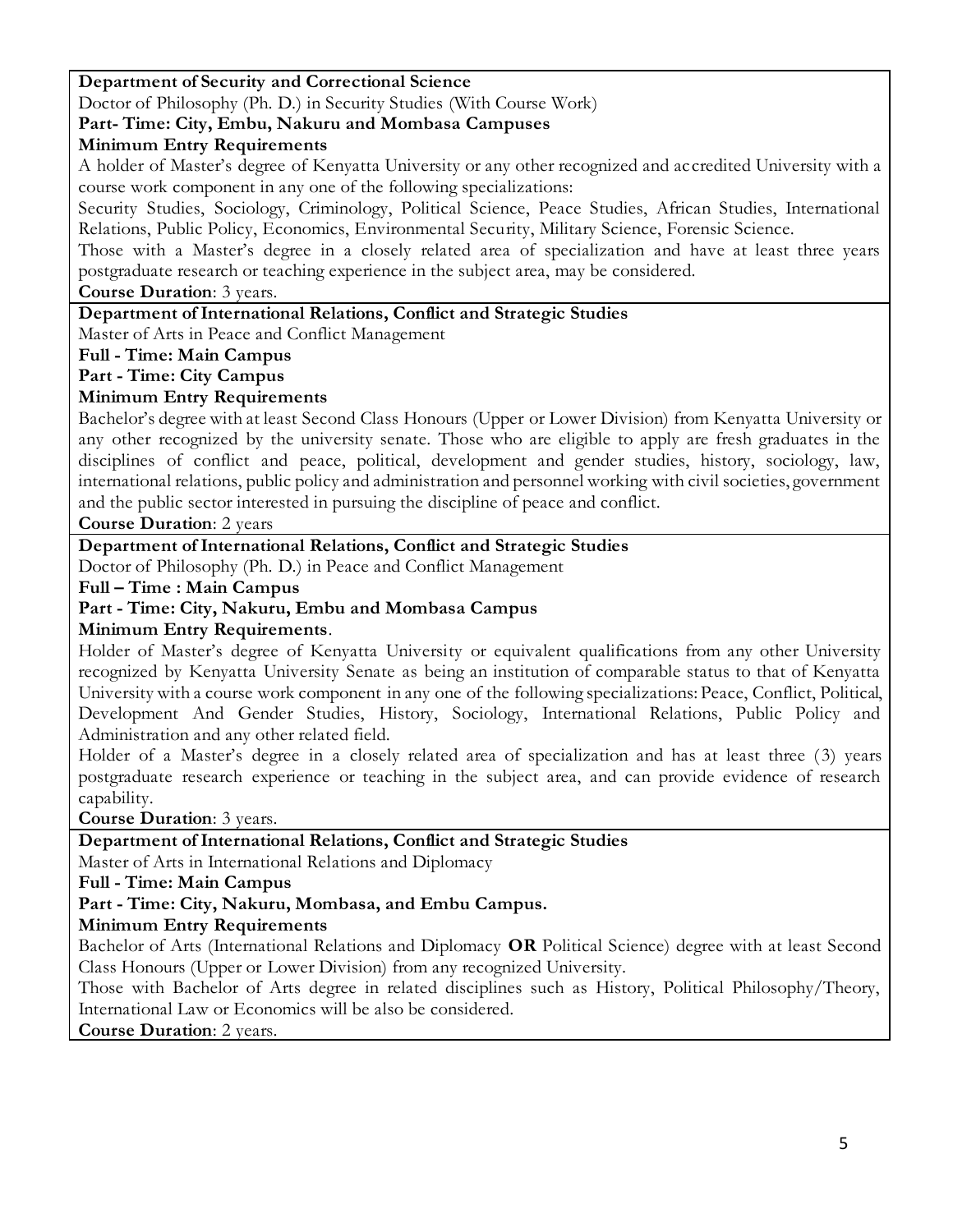**Department of International Relations, Conflict and Strategic Studies** Doctor of Philosophy (Ph. D.) in International Relations and Diplomacy

### **Full - Time: Main, Nakuru, Mombasa and Embu Campus**

**Minimum Entry Requirements**

Holders of Master of Arts (International Relations and Diplomacy or Political Science) degree or any related discipline from a recognized University by Senate

**Course Duration**: 3 years.

### **SCHOOL OF PURE AND APPLIED SCIENCES**

### **Department of Biochemistry, Microbiology and Biotechnology.**

Master of Science in (a)Biochemistry, (b) Biotechnology (c)Medical Biochemistry (d)Microbiology(Medical/Environmental option)

**Campus: Main** 

### **Minimum Entry Requirements**

Bachelor of Science or Bachelor of Education (Science) Degree with at least Second Class (Upper Division) or equivalent with Biology as the main Subject from a recognized University..

Those with second class (Lower Division) with a minimum of Grade 'C' in the relevant unit will be considered. **Course Duration:** 2 years

**Postgraduate Diploma in Forensic Science.**

Holders of any degree from recognized University.

**Course Duration** :1 year

**Doctor of Philosophy (Ph. D.) in (a) Biotechnology (b) Biochemistry. (c)Medical Biochemistry (d) Microbiology (General, Medical and Environmental).**

**Course Delivery:** By thesis only after 3 years of Research in any of the above areas.

#### **Minimum Entry Requirements**

Masters degree in relevant area of study from Kenyatta University or any other recognized institution

**Department of Chemistry**

Master of Science in Chemistry/ Applied Analytical Chemistry

#### **Full - Time: Main Campus**

#### **Minimum Entry Requirements**

Bachelor of Science or Bachelor of Education (Science) Degree with at least Second Class Honours or equivalent from a recognized university and studied Chemistry as a major or regular subject and obtained at least an average grade **'C'** in Chemistry units.

**Course Duration**: 2 years.

### **Department of Chemistry**

Doctor of Philosophy (Ph. D.)Chemistry

### **Minimum Entry Requirements**

Masters Degree in area of Specialization from a recognized University and fulfil other departmental requirements.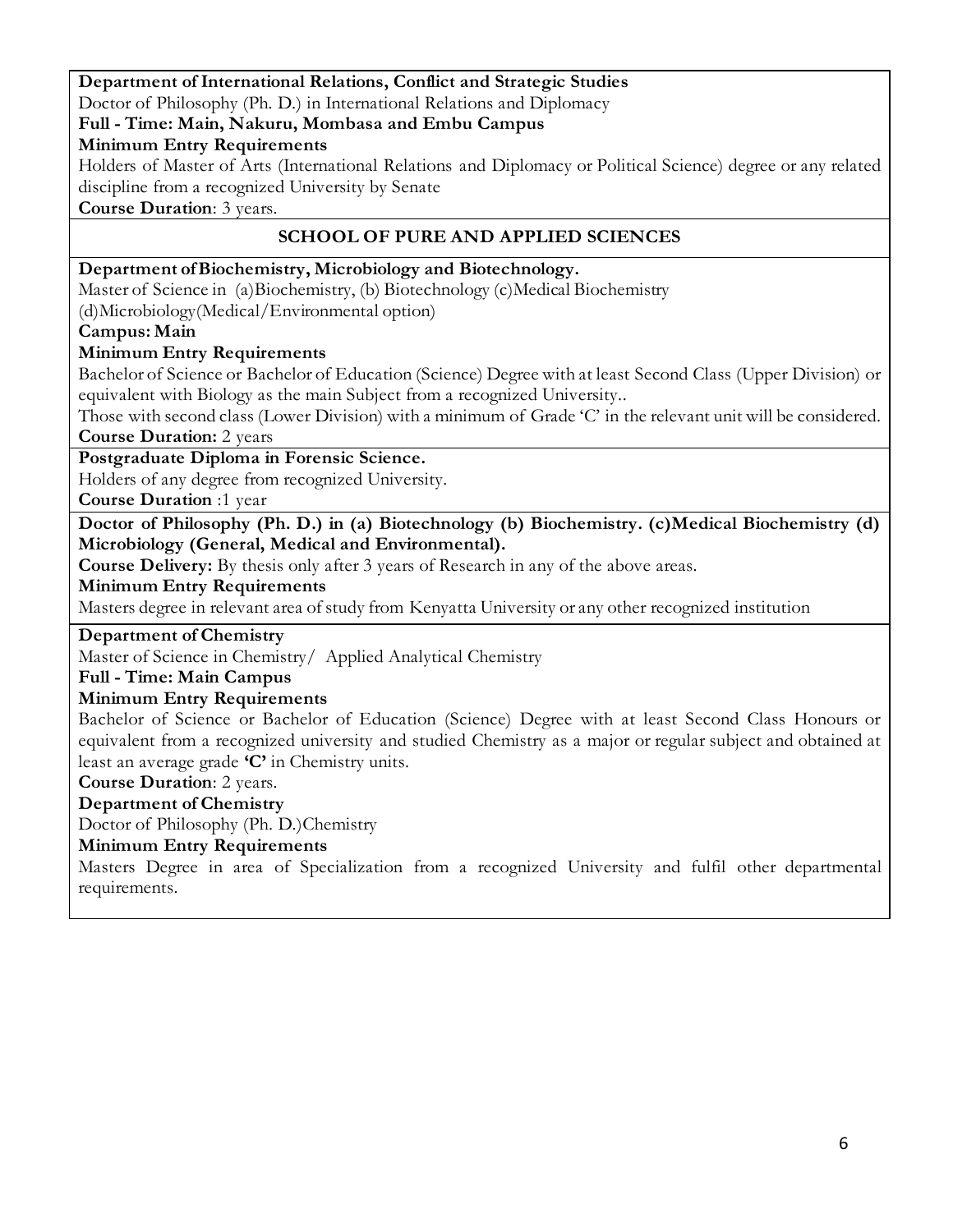### **Department of Plant Sciences**

Master of Science in (a) Plant Physiology and Biochemistry (b) Genetics (c) Plant Ecology (d) Plant Taxonomy (e) Ethnobotany .

### **Campus: Main Only**

**Course Delivery:** Blended with online classes from 5:30-8:30 during weekdays and on Saturdays.

# **Minimum Entry Requirements**

### **(a) Plant Physiology and Biochemistry**

B. Sc. (Biology, Forestry, Applied Biology), B. Ed. (Science) or other related B. Sc. degree, Second Class Honors Upper division or Second Class honors Lower division with evidence of grade C in relevant Units.

### **(b) Genetics**

B. Sc. (Biology, Forestry, Applied Biology, Agriculture), Conservation Biology B. Ed (Science) or any other related degree, Second Class Honors Upper division or Second Class honors Lower division with evidence of grade C in relevant Units.

# **(c) Plant Ecology**

B. Sc. (Biology, Forestry, Applied Biology, Environmental Science), Conservation Biology B. Ed. (Science) or any other related degree, Second Class Honors Upper division or Second Class honors Lower division with evidence of grade C in relevant Units.

# **(d) Plant Taxonomy**

B. Sc. (Biology, Forestry, Applied Biology, Conservation Biology), B. Ed. (Science) or any other related degree, Second Class Honors Upper division or Second Class honors Lower division with evidence of grade C in relevant Units.

### **(e) Ethnobotany**

B. Sc. (Biology, Forestry, Applied Biology), B. Ed. (Science) or other related B. Sc. degree, Second Class Honors Upper division or Second Class honors Lower division with evidence of grade C in relevant Units.

### **Course Duration:** 2 years

### **Department of Plant Sciences**

Doctor of Philosophy (Ph. D.) in (a) Plant Physiology and Biochemistry (b) Genetics (c) Plant Ecology (d) Plant Taxonomy (e) Ethnobotany (f) Plant Pathology

### **Full Time: Campus: Main**

### **Course Delivery: Research Thesis**

**Course Duration:3 years**

# **Minimum Entry Requirements**

### **(a) Plant Physiology and Biochemistry**

M. Sc. in Plant Physiology and Biochemistry, Biotechnology, Crop Breeding, Agriculture or any other related field.

### **(b) Genetics**

M. Sc. in Genetics, Taxonomy, Biotechnology, Bioinformatics or any other related field.

# **(c) Plant Ecology**

M. Sc. in Ecology, Forestry, Wildlife Management, Conservation Biology, Environmental studies, Applied Biology or any other related field.

# **(d) Plant Taxonomy**

M. Sc. in Taxonomy, Ecology, Genetics, Informatics, Ethnobotany or related field.

# **(e) Ethnobotany**

M. Sc. in Ethnobotany, Taxonomy, Forestry, Applied Biology, Ecology, Genetics or any other related field.

### **(f) Plant Pathology**

M. Sc. Plant Pathology, Crop Breeding, Agriculture, Biotechnology or any other related field.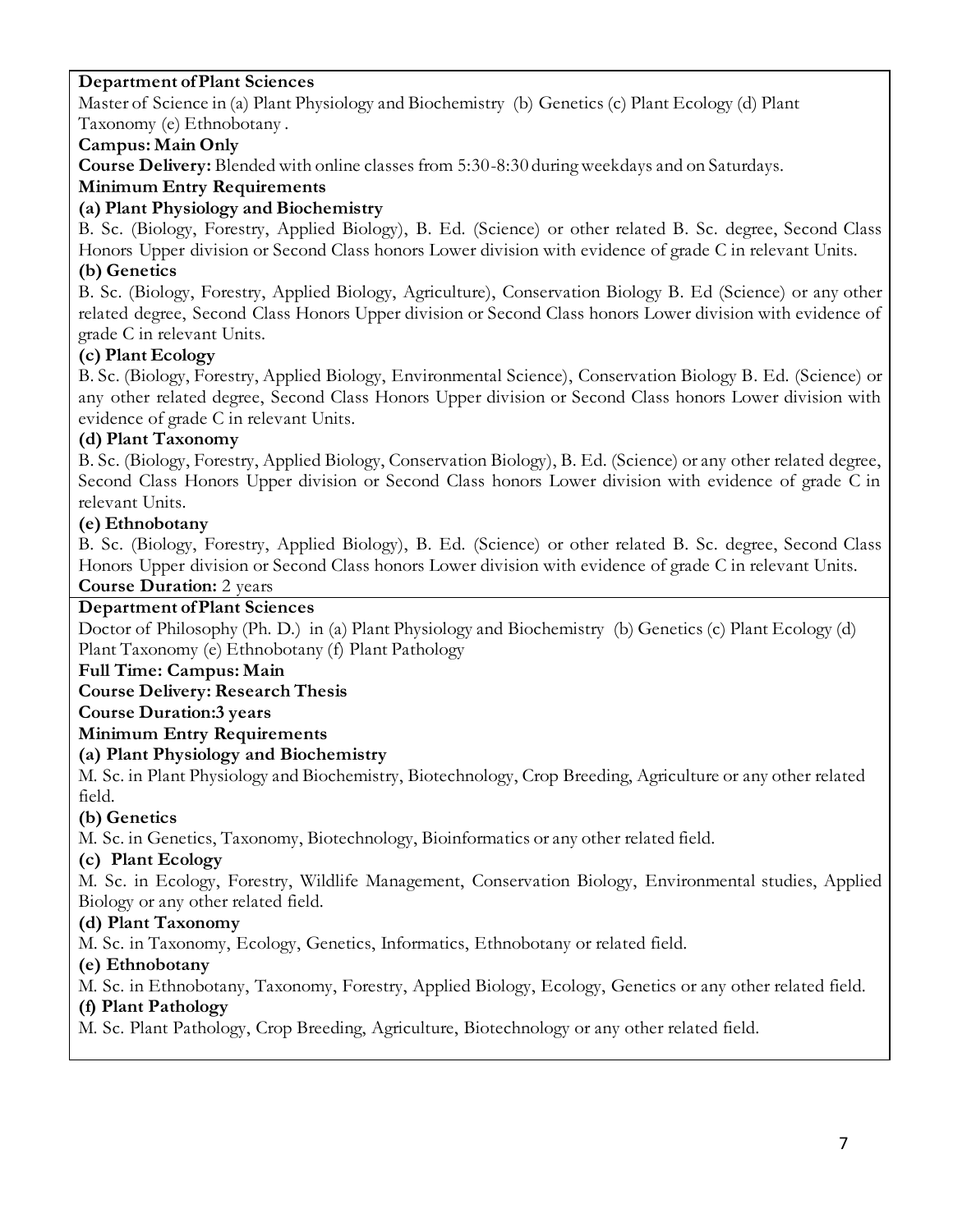### **Department of Zoological Sciences**

Master of Science in: (a) Applied Medical Entomology (b) Immunology (c) Animal Physiology (d) Aquatic Ecology (e) Animal Ecology (f) Fisheries Sciences and Applied Coastal And Marine Resource Management (g) Applied Parasitology

### **Full Time: Main Campus**

### **Minimum Entry Requirements**

a. A holder of Bachelor of Science with at least an Upper Second class honors with Zoology or Botany as a single subject or as one of two science subjects studied to Bachelor of Science degree level.

b. A holder of Bachelor of Education degree who has studied Zoology or Botany to degree level either as a major or as a regular subject and has attained at least an Upper Second Class Honors.

A holder of a Bachelor's degree in any other relevant areas of studies such as Geography and Environment with at least an Upper Second Class Honours and has taken units related to Marine Science.

A holder of Bachelor's degree with a lower  $2<sup>nd</sup>$  class may be accepted provided they can produce evidence of grade C in the relevant subjects.

**Course Duration:** 2 years.

### **Department of Zoological Sciences**

Doctor of Philosophy(Ph. D.) in: (a) Applied Medical Entomology (b) Immunology (c) Animal Physiology (d) Aquatic Ecology (e) Animal Ecology (f) Fisheries Sciences and Applied Coastal And Marine Resource Management (g) Applied Parasitology

### **Full Time: Main Campus**

### **Minimum Entry Requirements**

Masters degree in the area of specialization they want from a recognized University and fulfill other departmental requirements.

### **Department of Physics**

Master of Science in Electronics and Instrumentation

#### **Campus: Main**

### **Minimum Entry Requirements**

Holders of Bachelor of Science or Bachelor of Education (Science) degree with Second Class (Upper Division) or equivalent from a recognized university and studied Physics as a major subject with mathematics. A candidate, who has taken Physics as a regular subject with mathematics, may be admitted provided he/she takes remedial courses as recommended by the department.

Holders of Bachelor of Science or Bachelor of Education ( Science) with Second Class (Lower Division) and has majored in Physics or its equivalent from a recognized University and at least two years relevant work experience will be considered, provided also the candidate must have a working knowledge of Mathematics at a degree level.

#### **Course Duration:** 2 years

#### **Department of Physics**

Master of Science in Physics

(a) Material Science (b) Environmental Physics (c) Theoretical Atomic Collision Physics.

#### **Campus: Main**

### **Minimum Entry Requirements**

Holders of Bachelor of Science or Bachelor of Education (Science) degree with Second Class Honours (Upper Division) or equivalent from a recognized university and studied Physics as a major subject with mathematics. A candidate, who has taken Physics as a regular subject with mathematics, may be admitted provided he/she takes remedial courses as recommended by the department.

Holders of Bachelor of Science or Bachelor of Education (Science) with Second Class Honours (Lower Division) and has majored in Physics or its equivalent from a recognized University and provided also that a candidate must have Grade 'C' in the relevant units.

**Course Duration:** 2 years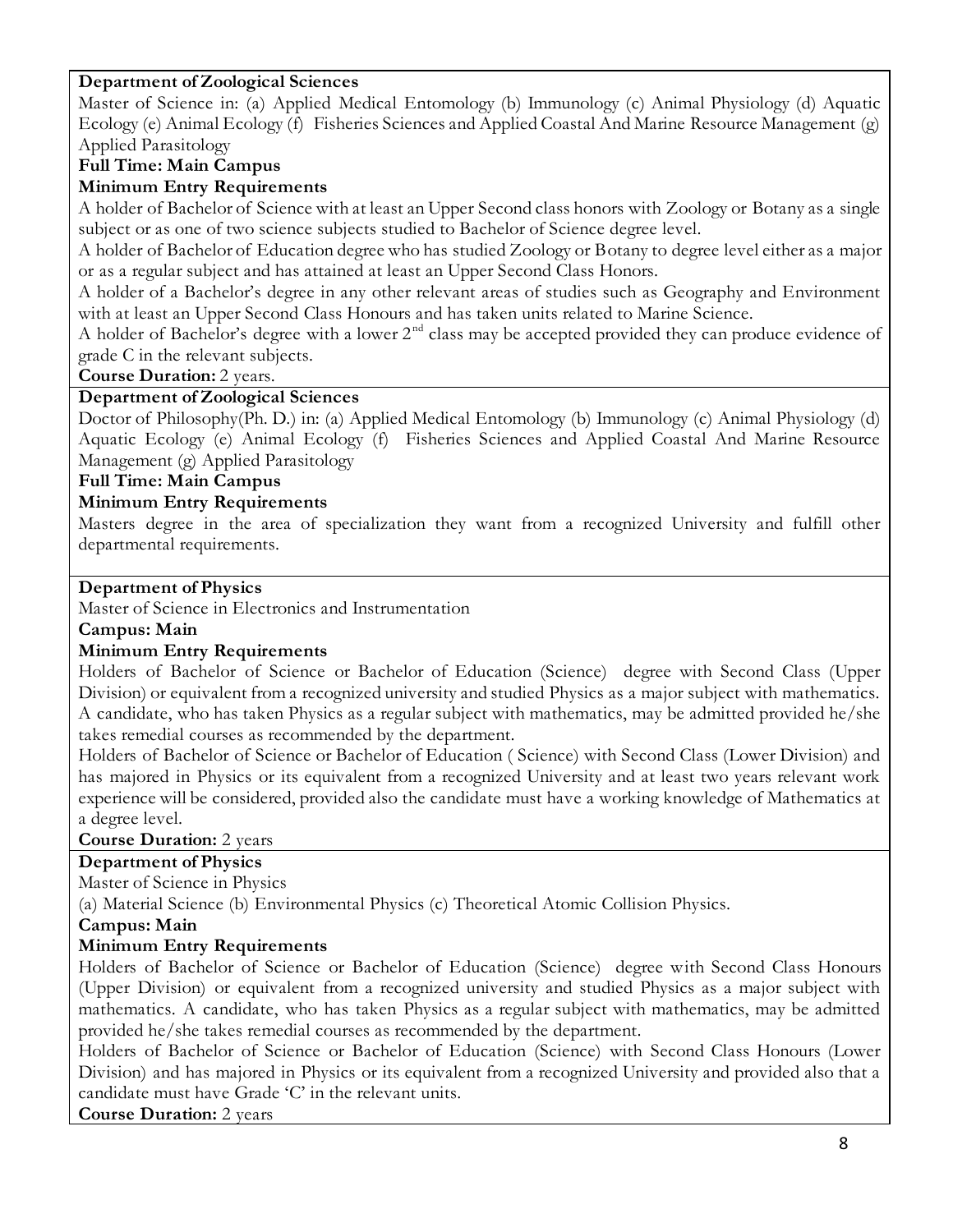# **Department of Physics**

Doctor of Philosophy (Ph. D.) in Physics

# **Full – Time : Main**

### **Minimum Entry Requirements**

Masters Degree in the area of Specialization they want and from a recognized university and fulfill other departmental requirements.

### **Department of Mathematics and Actuarial Science**

Master of Science in Pure Mathematics (b) Applied Mathematics (C) Statistics (d) Social Statistics (e) **Biostatistics** 

#### **Full – Time : Main Minimum Entry Requirements**

Bachelor's Degree with at least Second Class Honors (Upper Division) or equivalent from a recognized university. Those with Second Class (Lower Division) with a minimum of **"C"** in the relevant units will be considered**.**

In addition, one must be a **MAJOR** in the specific area of specialization.

In addition one should have an average grade of  $C(55%)$  in the areas of specialization

### **Department of Mathematics and Actuarial Science**

Doctor of Philosophy(Ph. D.) in Pure Mathematics (b) Applied Mathematics (c) Statistics (d) Social Statistics (e) Biostatistics

### **Full – Time : Main**

### **Minimum Entry Requirements**

Masters degree in the area of specialization from a recognized University and fulfil other departmental requirements.

### **SCHOOL OF EDUCATION**

#### **Department of Educational Foundations**

Master of Education in: (a) History of Education (b) Philosophy of Education (c) Sociology of Education (d) Comparative Education (e) Health Education (f) Higher Education

### **Full – Time : Main**

### **Minimum Entry Requirements**

Bachelor of Education Degree in related field, with at least Second Class Honours (Upper Division) or equivalent from Kenyatta University or any recognized institution. Those with Second Class (Lower Division) may be considered on condition that they have Grade **'C'** and above in units relevant to their areas of specialization.

**Course Duration**: 2 years.

### **Department of Educational Foundations**

Doctor of Philosophy (Ph. D.) in above areas.

**Main Campus**

### **Minimum Entry Requirements**

Master of Education degree in relevant field from Kenyatta University or any other recognized institution. **Course Duration**: 3 years.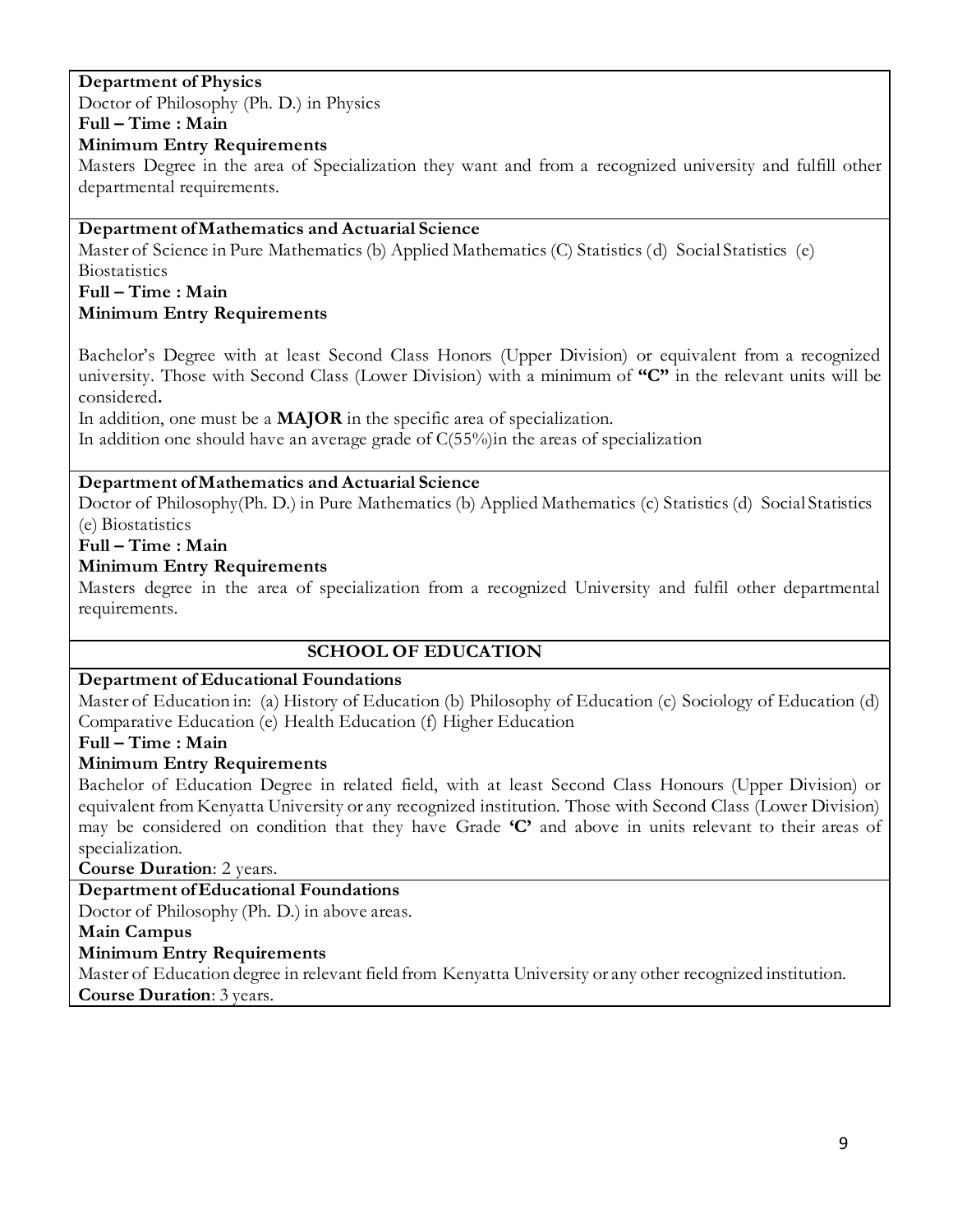### **Department of Educational Communication and Technology**

Master of Education in: (a) Mathematics Education (b) Science Education (c) Social Studies Educ ation (d) Creative Arts Education (e) Language Education (f) Technology Education

### **Full – Time : Main Campus**

### **Minimum Entry Requirements**

Bachelor of Education degree in related field, with at least Second Class Honours (Upper Division) or equivalent from Kenyatta University or any recognized institution with at least grade 'C' in units relevant to the area of specialization.

Bachelor of Education Second Class (Lower Division) with at least grade 'C' in units relevant to the area of specialization and two years relevant work experience.

**Course Duration**: 2 years.

### **Department of Educational Communication and Technology**

Postgraduate Diploma in Education (PGDE)

**Campus: Main Only**

### **Minimum Entry Requirements**

Bachelor of Art/Science degree with at least two teaching subjects of mean grade C+ (Plus) in KCSE or its equivalent.

Bachelor of Art/Science with a content enhancement certificate in subject areas of specialization passed at KCSE with a mean Grade of C+ (Plus).

**Course Duration:** 1 1/2years

# **Department of Educational Psychology**

Master of Education in Educational Psychology

### **Campuses: Main, Nakuru, Mombasa, Embu**

### **Minimum Entry Requirements**

Bachelor of Education degree in related field, with at least Second Class Honours (Upper Division) from Kenyatta University or any other recognized institution with at least grade C (Plain) in the units relevant to the area of specialization.

Bachelor of Education, Second Class Honours (Lower Division) with grade C (Plain) in units relevant to the area of specialization and 2(two) years relevant work experience.

Bachelor's degree with Post Graduate Diploma in Education from Kenyatta University or any other recognized institution as below:

(a) Second Class Honours (Upper Division) in first degree or its equivalent from a recognized institution.

(b) Second Class Honours (Lower Division) in first degree or its equivalent with 2 years working experience in related field after the Diploma.

**Course Duration:** 2 (Two) years

**Department of Educational Psychology**

Master of Education in Guidance and Counseling

### **Campuses: Main, Nakuru, Mombasa, Embu**

### **Minimum Entry Requirements**

Bachelor of Education degree in related field, with at least Second Class Honours (Upper Division) from Kenyatta University or any other recognized institution with at least grade C (Plain) in the units relevant to the area of specialization.

Bachelor of Education Second Class Honours (Lower Division) with grade C (Plain) in units relevant to the area of specialization and two (2) years relevant work experience.

Bachelor degree with Post Graduate Diploma in Education from Kenyatta University or any other recognized institution as below:

(a) Second Class Honours (Upper Division) in first degree or its equivalent from a recognized institution.

(b) Second Class Honours (Lower Division) in first degree or its equivalent with 2 years working experience in related field after the Diploma.

**Course Duration:** 2 years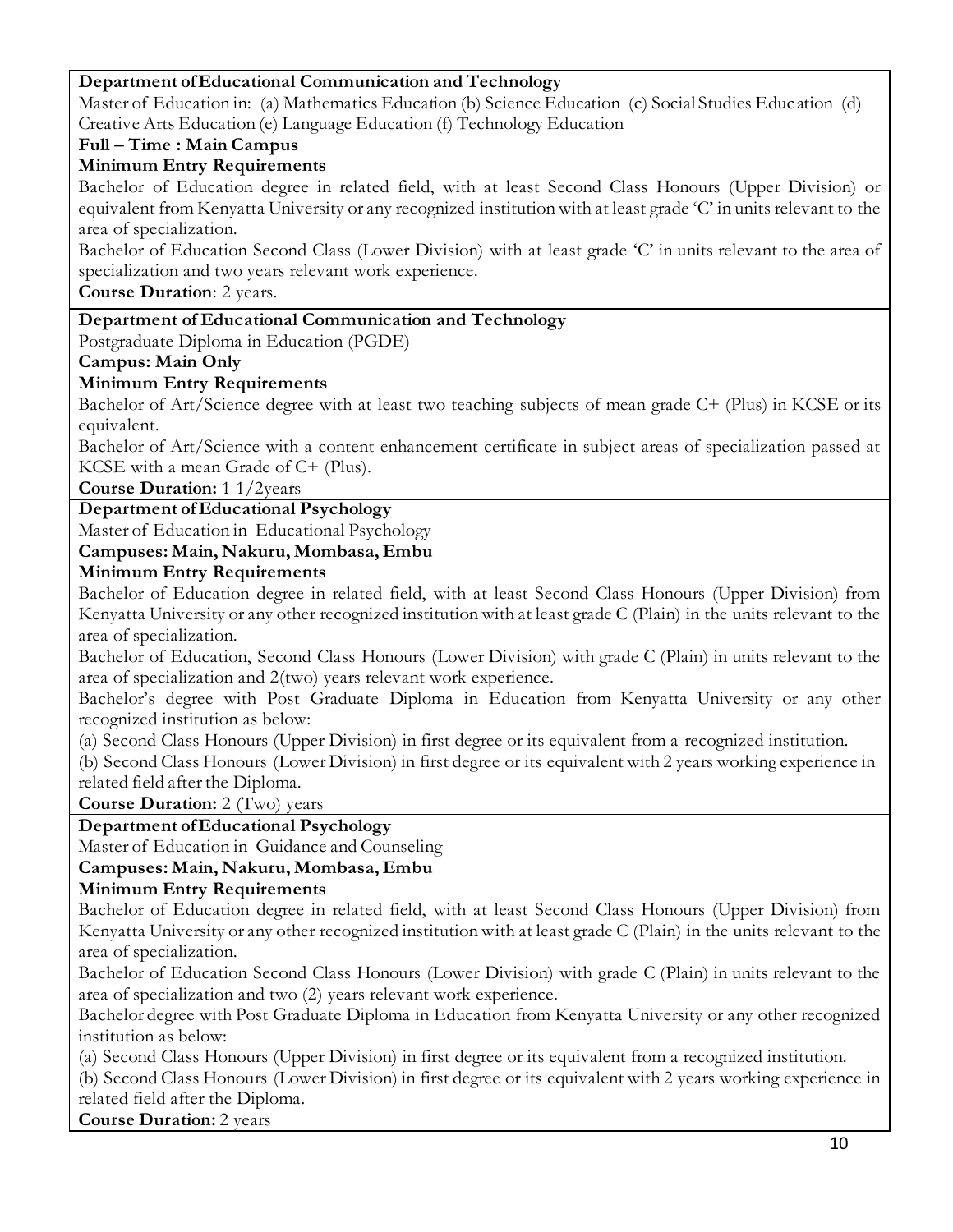### **Department of Educational Psychology**

Doctor of Philosophy (Ph. D.) in Educational Psychology

### **Campus: Main Only**

### **Minimum Entry Requirements**

Be a Holder of Master of Education degree of Kenyatta University or its equivalent from any other recognized institutions of higher learning.

Must have covered at least (5) units at M. Ed. level in the area of specialization with a B and above Or equivalent grade.

Must show ability to undertake academic research in the area of specialization.

### **Course Duration:** 3 years

### **Department of Library and Information Science**

Master of Library and Information Science

### **Campus: Main and City Campus**

### **Minimum Entry Requirements**

Bachelor's Degree in Library and Information Science or any other degree course in any branch of Knowledge of Kenyatta University or any other recognized institution, and attained Second Class Honours (Upper Division).

Bachelor's degree in Library and Information Science or any other degree course in any branch of knowledge of Kenyatta University or any other recognized institution and attained Second Class (Lower Division) with Two(2) years relevant work experience.

**Course Duration:** Two (2) years.

### **Department of Library and Information Science**

Master of Science Records Management and Archives Administration (MRA)

### **Campus: Main and City Campus**

### **Minimum Entry Requirements**

Bachelor's Degree in **Records Management & Information Technology** or any other degree course in any branch of Knowledge of Kenyatta University or any other recognized institution and attained Second Class Honours (Upper Division). **OR** 

Bachelor's degree in **Records Management & Information Technology** or any other degree course in any branch of Knowledge of Kenyatta University or any other recognized institution and attained Second Class Honours (Lower Division) with Two years relevant work experience.

**Course Duration:** Two (2) years

### **Department of Library and Information Science**

Master of Science in Knowledge Management

#### **Part – Time : City Campus**

### **Minimum Entry Requirements**

Bachelor's Degree in Library and Information Science, Records Management and Information Technology or any other degree course in any branch of knowledge of Kenyatta University or any other recognized University and attained Second Class Honours (Upper Division).**OR,**

Bachelor's degree in Library and Information Science, Records Management and Information Technology or any other degree course in any branch of knowledge of Kenyatta University or any other recognized University and attained Second Class Honours (Lower Division) with Two years relevant work experience. OR

Bachelor's degree in any branch of Knowledge with a Second Class (Lower Division) from Kenyatta University or any other recognized University with relevant Postgraduate Diploma qualifications.

**Course Duration:** 2 years.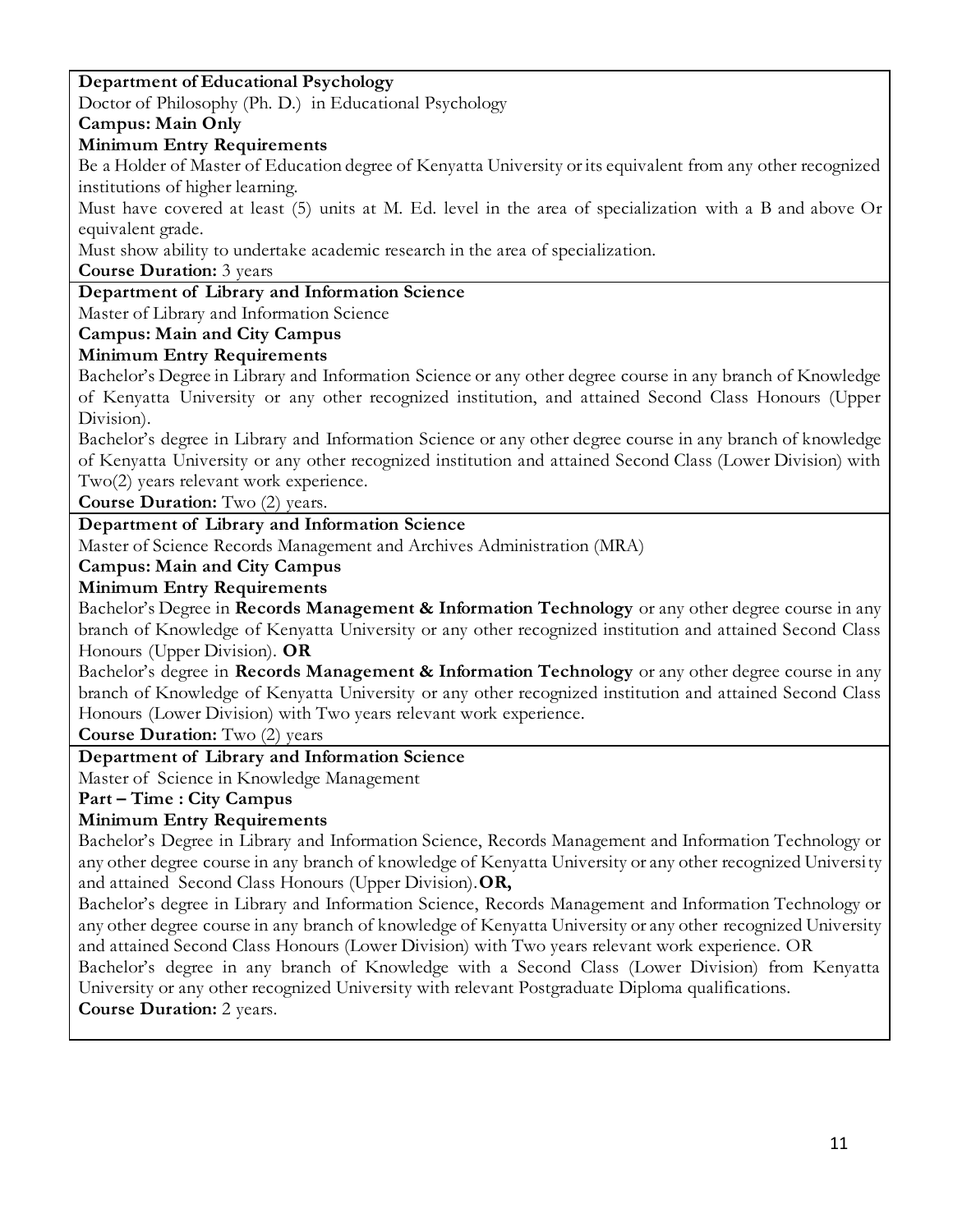### **Department of Library and Information Science**

Doctor of Philosophy (Ph. D.) in Information Sciences (Ph. D. IS)

### **Full – Time/Evening : Main and City Campus**

### **Part - Time : City Campus**

### **Minimum Entry Requirements**

Master's Degree of Kenyatta University in Library and Information Science, Record Management Technology or Knowledge Management. Master's degree or equivalent qualifications from any other university recognized by the senate of Kenyatta University as being an institution of comparable status to that of Kenyatta University.

### **Course Duration**: 3 years.

### **Department of Early Childhood and Special Needs Education**

Master of Education in Early Childhood Studies

### **Full – Time : Main Campus**

### **Minimum Entry Requirements**

Bachelor of Education degree in Early Childhood Education or related field, with at least Second Class Honours( Upper Division) or equivalent from Kenyatta University or any other recognized institution OR, Bachelor of Education in Early Childhood Education, or related field with at least Second Class (Lower Division) with minimum grade C (Plain) in units relevant to the area of specialization and two years' work experience in Early Childhood Education.

#### **Course Duration: Two years**

### **Department of Early Childhood and Special Needs Education**

Doctor of Philosophy (Ph. D.) in Early Childhood studies

### **Full – Time : Main campus**

### **Minimum Entry Requirements**

Master's degree in Early Childhood Studies from Kenyatta University or any other accredited university **OR** a holder of Master's degree in the related area with three (3) or more years of experience in Early Childhood Services.

#### **Course Duration**: 3 years.

### **Department of Early Childhood and Special Needs Education**

Master of Education in Special Needs Education

1. Hearing Impairments 2. Visual impairment 3. Emotional and Behavior Disorders 4. Gifted and Talented

# 5. Physical and Multiple Disabilities 6. Learning Disabilities 7. Intellectual Disabilities

### **Campus: Main**

### **Minimum Entry Requirements**

A holder of Bachelor of Education Degree in related field, with at least Second Class Honours (Upper Division) or its equivalent from Kenyatta University or any recognized institution OR

A holder of Bachelor of Education degree in related field with at least Second Class (Lower Division) from any recognized institution.

**Course Duration:** 2 (Two) years

# **Department of Early Childhood and Special Needs Education**

Master of Education in Speech and Language Pathology

### **Campus: Main Only**

### **Minimum Entry Requirements**

Bachelor of Education (Special Needs Education) with Second Class Honours (Upper Division) specializing in Hearing Impairment **OR**

Bachelor of Education degree, Second Class Honours (Upper Division) subject combination of; English/Literature or Biology. **OR**

Bachelor of Education (English and Linguistics) with Second Class Honours (Upper Division) **OR** Bachelor's degree in Communication Disorders **OR**

Bachelor's degree in Medical or Clinical field **OR**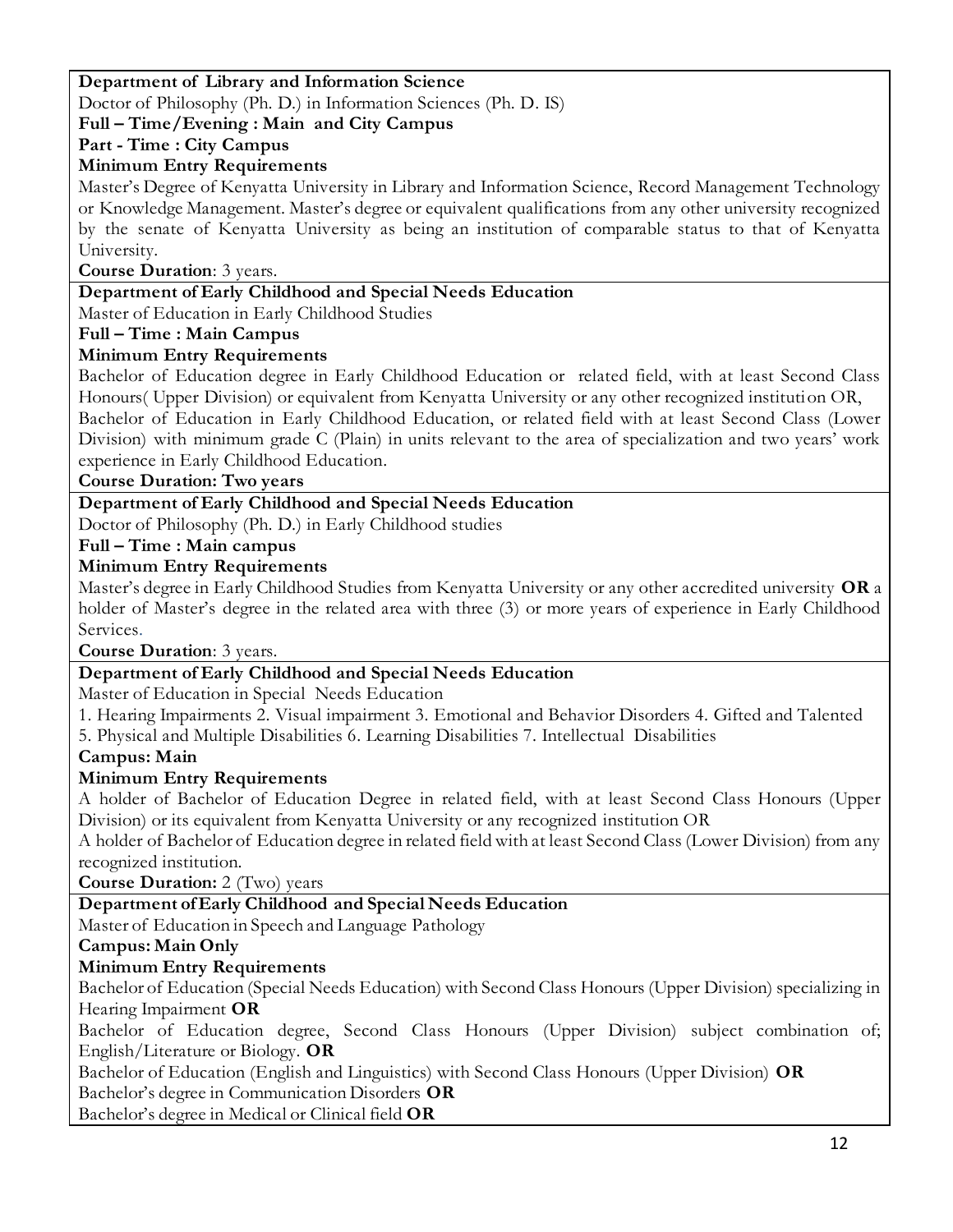Bachelor's degree in Clinical Psychology

(Applicants with work experience in any of the above fields have an added advantage)

**Course Duration:** 3 (Three) years

### **Department of Educational Management, Policy and Curriculum Studies**

Postgraduate Diploma in Educational Leadership and Management.

# **Campus: Main Only**

# **Minimum Entry Requirements**

Bachelor of Education Degree or its equivalent from Kenyatta University or any other recognized Institution **OR**

Bachelor of Art/Science degree with a Post Graduate Diploma in Education. In addition, the applicant must have served in a teaching position or any other relevant position for at least two (2) years.

**Course Duration:** 1 1/2 years

# **Department of Educational Management, Policy and Curriculum Studies**

Master of Education in (a) Educational Administration (b) Educational Planning (c) Economics of Education (d) Curriculum Development

**Campuses: Main, Nakuru, Embu and Mombasa.**

# **Minimum Entry Requirements**

Bachelor of Education Degree with at least Second Class Honours (Upper Division) or equivalent from Kenyatta University or any recognized Institution **OR** Bachelor of Education Degree Second Class (Lower Division) or equivalent with grade 'C' in their area of specialization **OR** a graduate of postgraduate diploma in education and has obtained credit II and above.

# **Course Duration: 2** years

# **Department of Educational Management, Policy and Curriculum Studies**

Doctor of Philosophy (Ph. D.) in (a) Educational Administration (b) Educational Planning and Economics of Education (c) Curriculum studies

### **Campus: Main**

# **Minimum Entry Requirements**

Master's degree in relevant area of study from Kenyatta university or any other recognized institution.

**Course Duration:** 3 years

# **Department of Educational Management, Policy and Curriculum Studies**

Master of Education in Educational Research, Evaluation and Assessment.

# **Campus: Main, Nakuru**

# **Minimum Entry Requirements**

Bachelor of Education Degree in related field, with at least Second Class Honours (Upper Division), or equivalent from Kenyatta University or any other recognized institution **OR**

Bachelor of Education Second Class (Lower Division) or its equivalent from Kenyatta University or any other recognized university with grade C in the area of specialization **OR**

Graduate with a Post Graduate Diploma in Education obtained at Credit II and above.

**Course Duration:** 2 (Two) years

# **SCHOOL OF BUSINESS**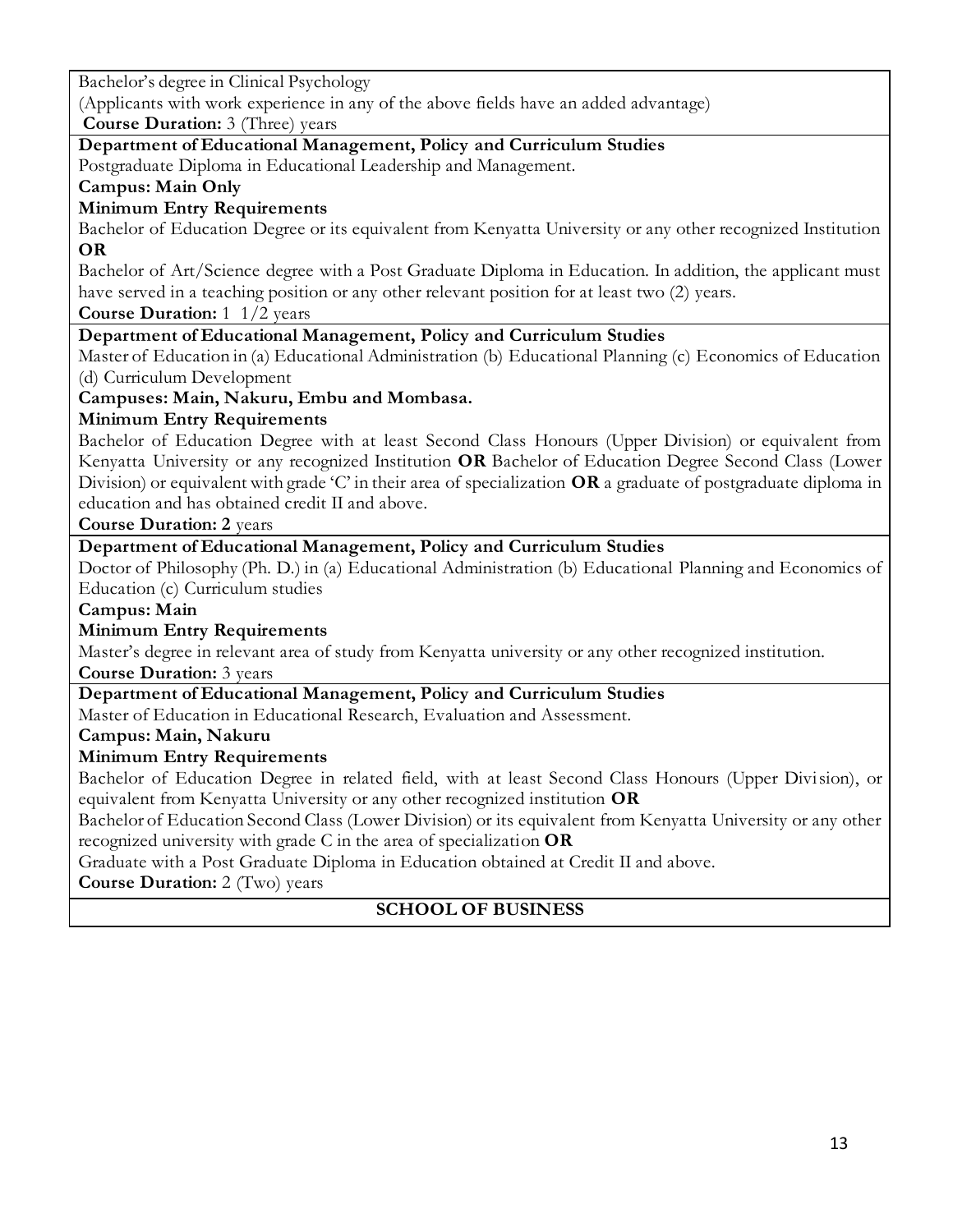### **Department of Business Administration**

Master of Business Administration (MBA) with areas of Specialization in: (a) Human Resource Management (b) Entrepreneurship Management (c) Marketing Management (d) Finance (e) Procurement and Supply Chain Management (f) Strategic Management (g) Management Information Systems (h) Project Management (i) Accounting

**Full Time : Main Campus**

**Part Time (Evening and Weekend) : Nakuru, Embu, Mombasa and City Campus**

### **Minimum Entry Requirements**

Bachelor's Degree with at least Second Class Honours (Upper Division) or equivalent from Kenyatta University or any other recognized university.

A holder of a Lower Second Class degree of Kenyatta University or any other recognized university with proven ability in research, administration or management.

A holder of a degree of Kenyatta University or any other recognized university plus relevant full professional qualification certificate.

**Course Duration**: 2 years.

### **Department of Accounting and Finance**

Master of Science in Finance

**Part – Time : City Campus**

**Full – Time : Main Campus**

### **Minimum Entry Requirements**

Bachelor of Commerce degree with Second Class Upper Division or its equivalent from Kenyatta University or any other recognized university. Bachelor of Commerce degree with Second Class Lower Division or its equivalent from Kenyatta University or any other recognized university with two years working experience.

**Course Duration**: 2 years.

### **Department of Business Administration**

Master of Science (a) Marketing (b) Human Resource Management (c) Entrepreneurship

**Full Time : Main Campus**

**Part Time (Evening and Weekend) : Nakuru, Embu, Mombasa and City Campus**

### **Minimum Entry Requirements**

Bachelor's Degree with at least Second Class Honours (Upper Division) or equivalent from Kenyatta University or any other recognized university.

A holder of a Lower Second Class degree of Kenyatta University or any other recognized university with proven ability in research, administration or management.

**Course Duration**: 2 years.

### **Department of Business Administration**

Doctor of Philosophy in Business Administration with areas of specialization in; (a) Human Resource Management (b) Entrepreneurship Management (c) Marketing Management (d) Finance (e) Strategic Management (f) Management Information Systems (g) Project Management (h) Accounting (i) Management Science (j) Actuarial Science and Insurance Option.

#### **Full Time : Main Campus**

### **Part Time (Evening and Weekend) : Nakuru, Embu, Mombasa and City Campus Minimum Entry Requirements**

A holder of a non-executive Master's degree in Business from Kenyatta University or any other institution recognized by Kenyatta University Senate.

A holder of a Master's degree from Kenyatta University in areas of Specialization relevant to disciplines in the School of Business or any other institution recognized by the Kenyatta University Senate.

**Course Duration**: 3 years.

### **SCHOOL OF ECONOMICS**

**Department of Applied Economics**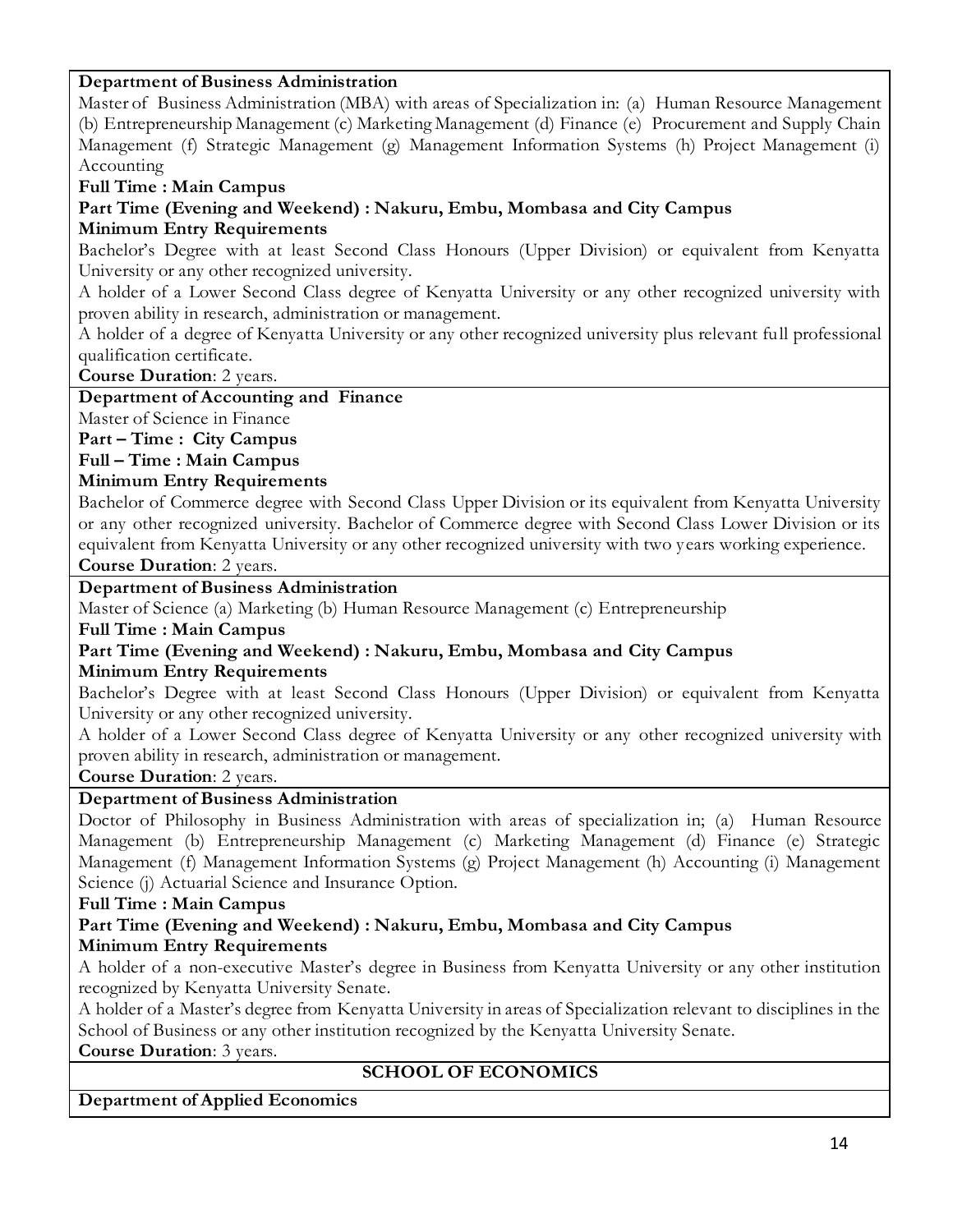### Master of Economics (Finance) **Part-time( Weekend) : City Campus**

### **Minimum entry requirements**

At least a Second Class Honours (Upper Division) degree in Economics, Economics and Statistics or Economics and Finance from Kenyatta University or a recognized institution of Comparable status.

Those with Second Class (Lower Division) may be considered on condition that they have Grade "C" and above in units relevant to their areas of specialization.

### **Course Duration**: 2 years

# **Department of Applied Economics**

Master of Economics (International Trade and Finance)

### **Part-time (Weekend) : City Campus**

### **Minimum entry requirements**

At least a Second Class Honours (Upper Division) degree in Economics, Economics and Statistics or Economics and Finance from Kenyatta University or a recognized institution of Comparable status.

Those with Second Class (Lower Division) may be considered on condition that they have Grade "C" and above in units relevant to their areas of specialization.

**Course Duration**: 2 years

### **Department of Applied Economics**

Bridging Course for Master of Economics (Cooperation and Human Development)- MECOHD

### **Part-time(Weekend): City Campus**

### **Minimum entry requirements**

Bachelor's degree in Disciplines other than Economics with at least Second Class (Lower Division) and proven work experience.

**Course Duration**: 1 Semester.

### **Department of Econometrics and Statistics**

Master of Economics (Econometrics).

# **Part-time (Weekend): City Campus**

### **Minimum Entry Requirements**

At least a Second Class Honours (Upper Division) degree in Economics, Economics and Statistics or Economics and Finance or a relevant social science from Kenyatta University or any other recognized institutions.

A holder of Second Class (Lower Division) degree in the stated disciplines with an average of at least grade C and above in relevant units to their areas of specialization.

**Course Duration**: 2 years

# **Department of Economic Theory**

Master of Economics

# **Part-time (Weekend) : City Campus**

### **Minimum entry requirements**

At least a Second Class Honours (Upper Division) degree in Economics, Economics and Statistics or Economics and Finance from Kenyatta University or a recognized institution of Comparable status OR

A holder of Second Class (Lower Division) in the stated disciplines from Kenyatta University or any other recognized University with 2 years relevant experience OR

A holder of at least Lower Second Class Bachelor's degree in any other discipline, with relevant work experience, with no economics and statistics background, after successful completion of Bridging course for the programme.

**Course Duration:** 2 years

# **Department of Economic Theory**

Master of Economics (Policy and Management)

**Part-time (Weekend) : City and Nakuru Campuses**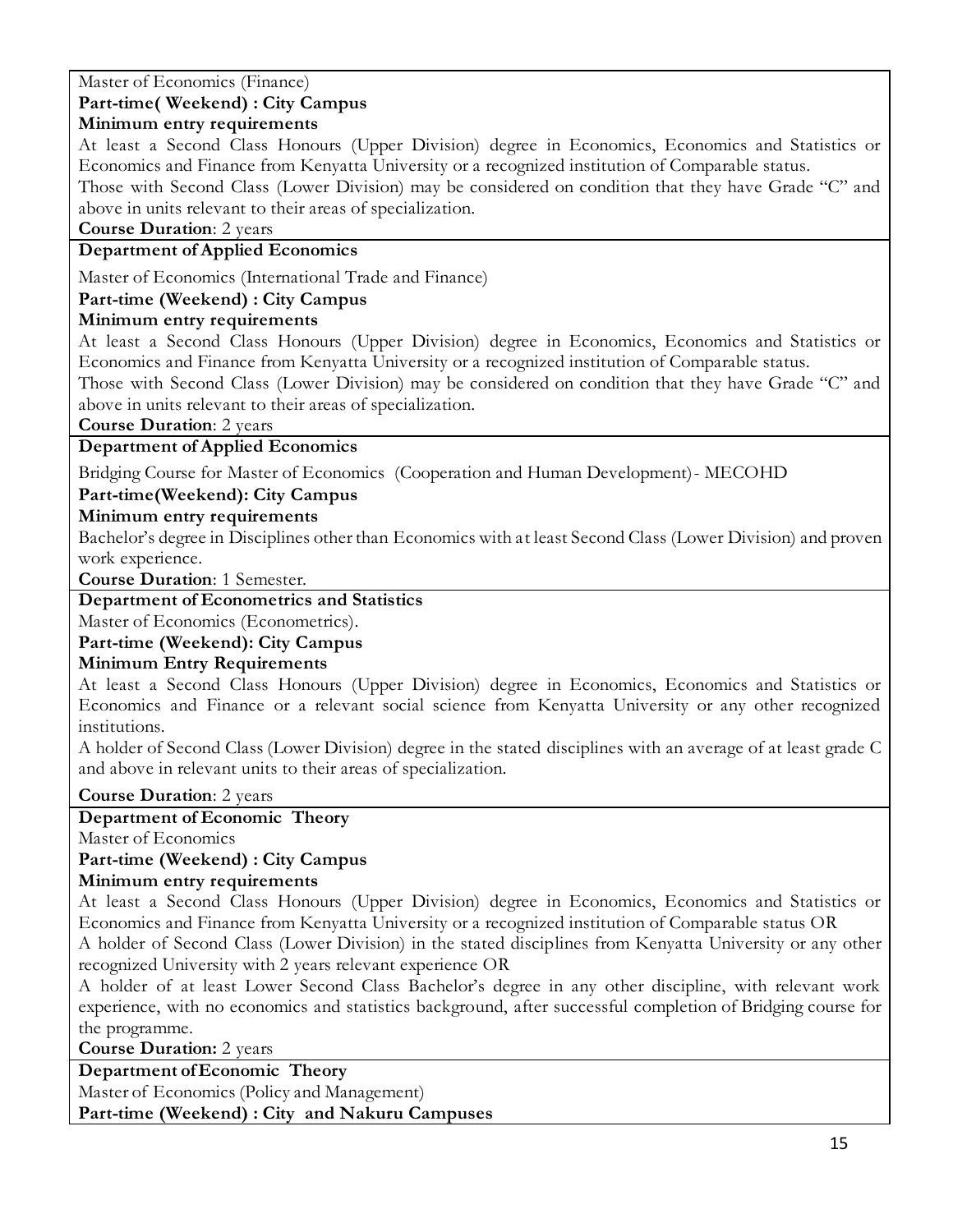### **Minimum entry requirements**

At least a Second Class Honours (Upper Division) degree in Economics, Economics and Statistics or Economics and Finance from Kenyatta University or a recognized institution of Comparable status OR A holder of Second Class (Lower Division) in the stated disciplines from Kenyatta University or any other recognized University with 2 years relevant experience OR

A holder of at least Lower Second Class Bachelor's degree in any other discipline, with relevant work experience, with no economics and statistics background, after successful completion of Bridging course for the programme.

**Course Duration:** 2 years

### **SCHOOL OF CREATIVE AND PERFORMING ARTS, FILM AND MEDIA STUDIES**

### **Department of Fine Art and Design**

Master of Art in Fine Art

### **Campus: Main**

### **Minimum Entry Requirements**

Bachelor of Education (Fine Art) or Bachelor of Arts (Fine Art) with at least Second Class (Upper Division) Honours from Kenyatta University or its equivalent **OR**

Those with second class (Lower Division) degree with at least two years relevant work experience will be considered.

**Areas of Specialization:** Graphic Design, Interior Design, Fabric Design, Ceramics, Painting, Weaving, Sculpture, Multimedia Crafts, Printmaking, Art History.

### **Course Duration: 2 years**

# **Department of Fine Art and Design**

Doctor of Philosophy (Ph. D.) in Fine Art and Design

# **Full - Time : Main Campus**

#### **Minimum Entry Requirements**

Master's Degree in relevant Fine Art and Design area of study from Kenyatta University, or any other recognized institution**.**

#### **Course Duration: 3 years**

#### **Department of Music and Dance**

Master of Music Education

### **Full - Time : Main Campus**

#### **Minimum Entry Requirements**

Bachelor of Education degree, Bachelor of Music degree (BMUs) or any first degree, with postgraduate Diploma in Music Education. Those with Second Class (Lower Division) may be considered on condition that they have grade "C" and above in units relevant in their area of specialization.

**Course Duration:** 2 years.

### **Department of Music and Dance**

Master of Musical Arts (Performance) (b) Master of Musical Arts (Composition) (c) Master of Arts (Ethnomusicology) (d) Master of Arts (African Music)

### **Full - Time : Main Campus**

### **Minimum Entry Requirements**

Holder of a first degree in Music, or a first degree in any other discipline with a postgraduate Diploma in Music, specializing in area of choice: For candidates in Master's degree in performance, they must pass the Departments audition which will consists of performing contrasting pieces on one major and one minor instrument, as well as demonstrate proficiency in sight reading and aural recognition.

**Course Duration:** 2 years.

#### **Department of Music and Dance**

Doctor of Philosophy (Ph. D.) in: (a) African Music (b) Ethnomusicology (c) Musicology **Full – Time : Main Campus**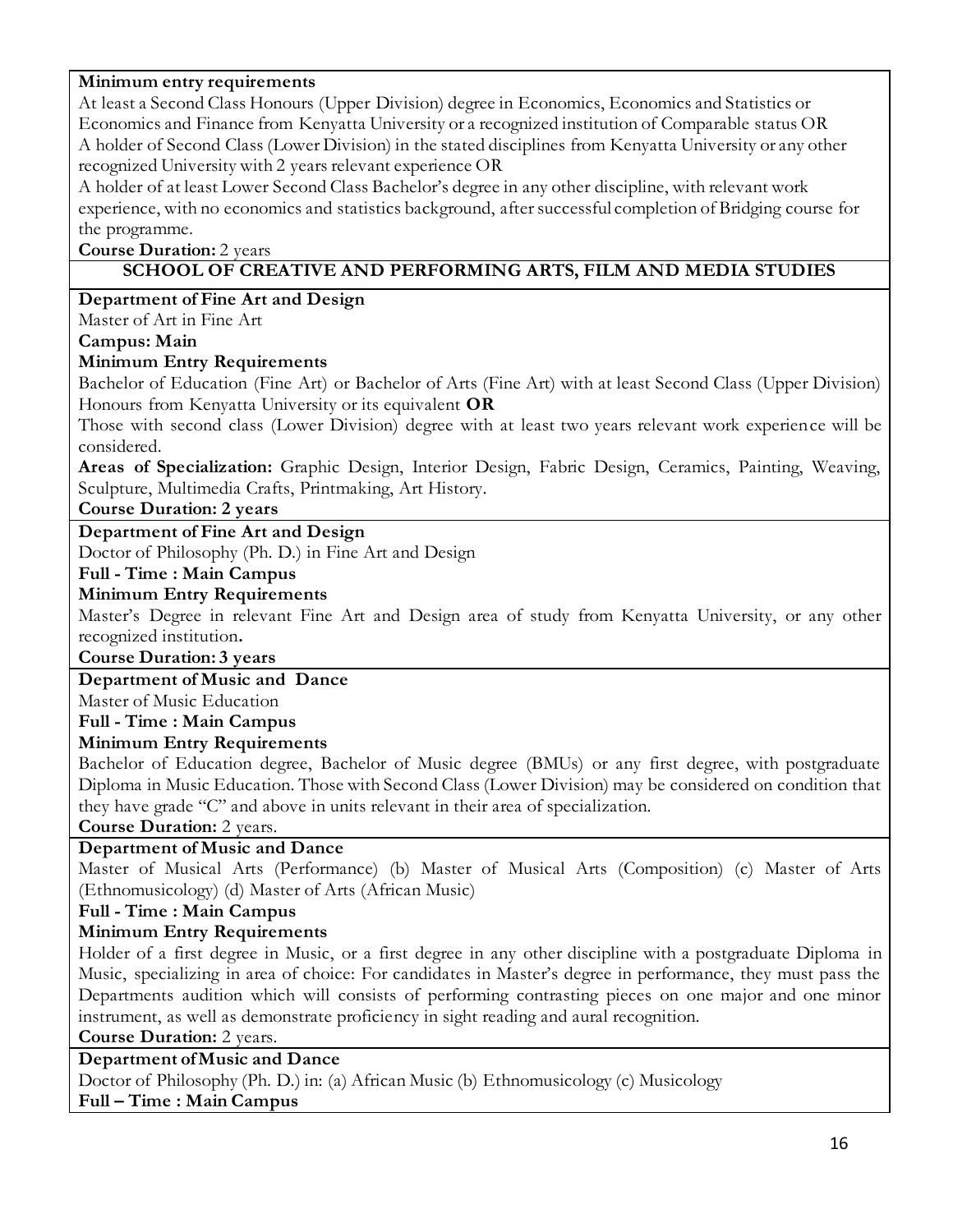### **Minimum Entry Requirements**

A holder of Master of Arts or Master of Music in Music Performance of Kenyatta University, or an international equivalent. The Ph. D. in performance will last a minimum of three (3) years. Candidates for this degree will be expected to investigate an approved issue regarding performance. Annual recitals and seminar papers will used to gauge the candidate's progress. This will culminate in a thesis and a recital in which the issues raised in the thesis are demonstrated.

**Course Duration:** 3 years.

# **Department of Music and Dance**

Doctor of Philosophy (Ph. D.) in Music Education

### **Full – Time : Main Campus**

### **Minimum Entry Requirements**

A holder of Master of Music Education, of Kenyatta University or any other recognized institution of higher learning. Holders of degree of Master of Education with Music of Kenyatta University or any other institution of higher learning and two (2) years' experience in Teaching or Research. Candidates for the Ph.D. in Music Education will select a problem with the approval of their supervisors, the department and the School of Creative and Performing Arts, Film And Media Studies for investigation. Upon approval of their research proposal, they shall embark on data collecting, analysis and synthesis, culminating in a thesis. All other requirements of the School of Creative and Performing Arts, Film and Media Studies will apply.

**Course Duration:** 3 years.

### **Department of Music and Dance**

Doctor of Philosophy (Ph. D.) in Musical Arts

### **Full – Time : Main Campus**

### **Minimum Entry Requirements**

Master of Musical Arts from Kenyatta University or any other institution.

Master of Arts in Musical Performance with extensive performance record for the performance degree, or Master of Arts in Musical composition or Master of Music in Musical Composition with a record of composing for various ensembles for the Composition degree.

**Course Duration:** 3 years.

### **Department of Communication, Media, Film and Theatre Studies**

Master of Arts in: (a) Film Studies (b) Theatre Arts

### **Full - Time : Ruiru Campus**

### **Minimum Entry Requirements**

A holder of Bachelor of Arts in Film and/ or Theatre Arts Second Class (Upper Division) or Bachelor of Arts in Journalism/ Mass communication or their equivalent with at least an Upper Second Class Honours.

A holder of Bachelor of Arts or Bachelor of Education (Arts) degree with specialization in Literature or Kiswahili or English with at least Upper Second Class Honours of Kenyatta University or any other recognized University. Holders of Second Class (Lower Division) degrees may also be admitted on condition that they have at least three years' work experience.

**Course Duration:** 2 years.

### **Department of Communication, Media, Film and Theatre Studies**

Master of Arts in Communication and Media Studies

### **Full - Time : Ruiru Campus**

#### **Minimum Entry Requirements**

Bachelor's degree at Second Class Upper Division in a relevant discipline from a recognized University. **Course Duration:** 2 years.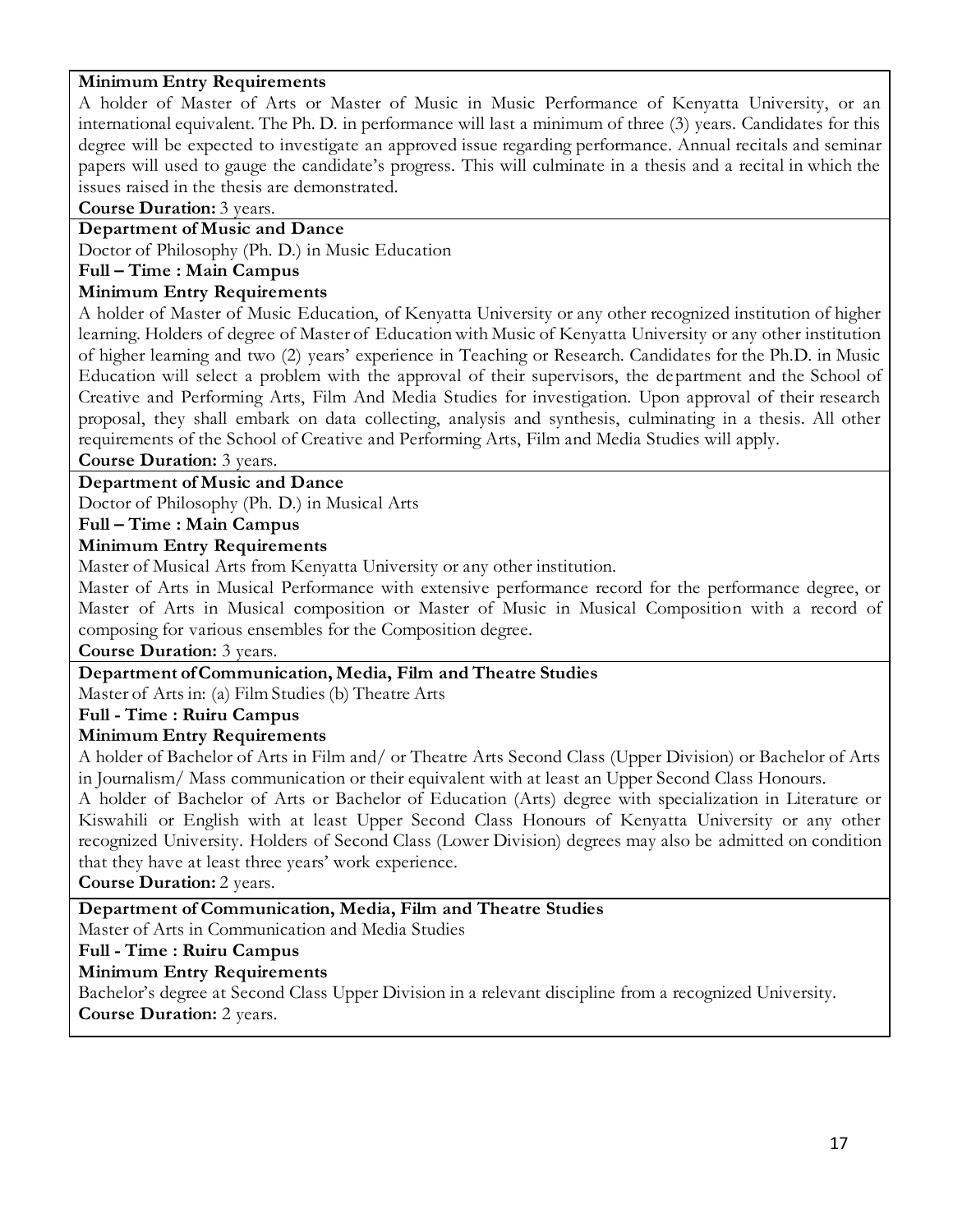### **Department of Communication, Media, Film and Theatre Studies**

Doctor of Philosophy (Ph. D.) in: (a) Film Studies (b) Theatre Arts

**Full - Time : Ruiru Campus**

### **Minimum Entry Requirements**

A holder of Master of Arts in Theatre Arts ,Film Technology, mass communication or their equivalent from Kenyatta University or any other recognized University with a Thesis only.

**Course Duration:** 3 years.

### **Department of Communication, Media, Film and Theatre Studies**

Doctor of Philosophy (Ph. D.) in Communication and Media Studies

**Full - Time : Ruiru Campus**

### **Minimum Entry Requirements**

Master of Arts in Theatre Arts, Film Technology, Mass Communication from a recognized University with Thesis only.

### **Department of Fashion Design and Marketing**

Master of Science in Fashion Design and Marketing

### **Campus: Main**

### **Minimum Entry Requirements**

A holder of First Class or Upper Second Class Bachelor of Fashion Design and Marketing or Textile Science and Design or BSc in Textiles, Clothing or Fine Art which has bias in textiles or its equivalent from a recognized University.

A holder of First Class or Upper Second Class Bachelor of Education (Home Economics or Home Science) or Textile Science and Design or BSc in Textiles, Clothing or Fine Art which has bias in textiles or its equivalent from a recognized University.

A holder of Lower Second Class Bachelor of Fashion Design and Marketing or Textile Science and Design or BSc in Textiles, Clothing or Fine Art which has bias in textiles or B.E D (Home Economics) or Home Science or its equivalent from a recognized University.

**Course Duration:** 2 years

### **Department of Fashion Design and Marketing**

Doctor of Philosophy (Ph. D.) in Fashion Design and Marketing

### **Full - Time : Main Campus**

### **Minimum Entry Requirements**

Master's Degree in relevant area of study from Kenyatta University or any other recognized institution**. Course Duration:** 3 years

### **SCHOOL OF PUBLIC HEALTH AND APPLIED HUMAN SCIENCES**

**Department of Environmental and Occupational Health**

Master of Science in Occupational Health and Safety

### **Part - Time : City Campus**

# **Minimum Entry Requirements**

A holder of Bachelor of Occupational, Environmental Nutrition or any Health or Medical related degree; Environmental Studies: Bachelor of Arts or Science or Education (arts or science), or equivalent, or who has studied any of the following subjects up to degree level; Environmental Education, Human Resource Management or equivalent, Geography, Botany / Zoology, Chemistry, Technology, Agriculture, Engineering, with at least Upper Second Class Honours of Kenyatta University or any other recognized University **OR** A holder of any of the above degree but with Second Class Lower Division with minimum two (2) years' work experience.

**Course Duration**: 2 years.

### **Department of Environmental and Occupational Health**

Master of Science in Water Supply and Sanitation

**Part - Time : City Campus**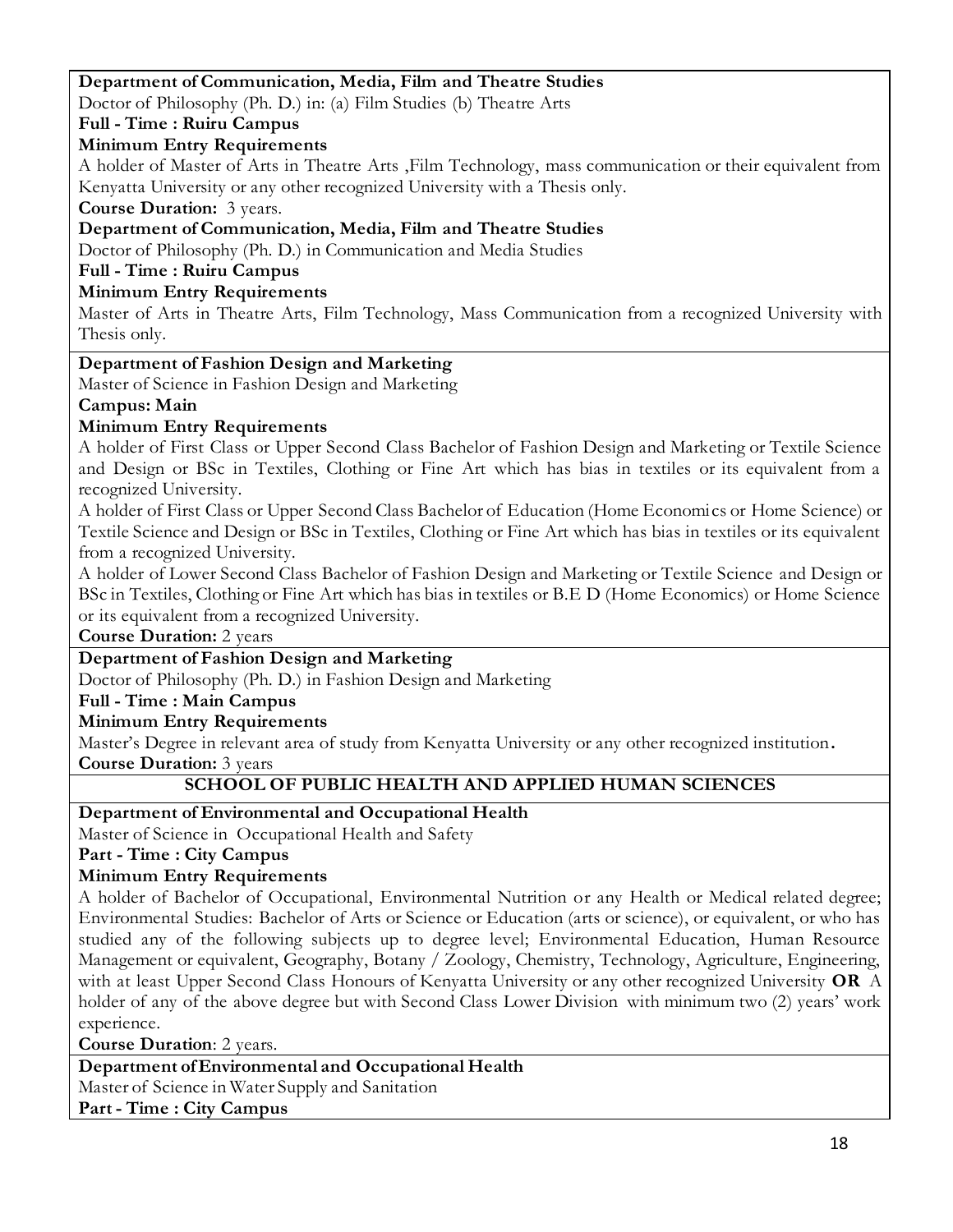### **Minimum Entry Requirements**

A holder of Bachelor of Environmental, Occupational, or any Health or Medical related degree; Environmental Studies; Bachelor of Arts or Science or Education (Arts or Science), or equivalent, or who has studied any of the following subjects up to degree level: Environmental Education, Geography, Botany/Zoology, Chemistry, Technology, Agriculture, Engineering, with at least Upper Second Class Honours of Kenyatta University or any other recognized University OR A holder of any of the above degree but with Second Class Honours Lower Division with minimum two (2) years' work experience.

#### **Course Duration**: 2 years.

# **Department of Environmental and Occupational Health**

Master of Science in Environmental Health

### **Part - Time : City Campus**

### **Minimum Entry Requirements**

A holder of Bachelor of Environmental, Occupational, or any Health or Medical related degree; Environmental Studies; Bachelor of Arts or Science or Education (Arts or Science), or equivalent, or who has studied any of the following subjects up to degree level: Environmental Education, Geography, Botany/Zoology, Chemistry, Technology, Agriculture, Engineering, with at least Upper Second Class Honours of Kenyatta University or any other recognized University OR A holder of any of the above degree but with Second Class Honours Lower Division with minimum two (2) years' work experience.

**Course Duration**: 2 years.

### **Department of Health Management & Informatics**

Master of Science in: (a) Master of Science in Health Management (M.Sc. H.M) (b) Master of Science in Health Information Management (M.Sc. H.I.M)

#### **Part - Time : City Campus**

#### **Minimum Entry Requirements**

i. A holder of a first degree in the following fields; Medicine, Veterinary Medicine, Nursing, Pharmacy, Dentistry. A holder of a first degree, First Class Honours or Second Class Honours (Upper Division) in any of the following fields; Environmental Health, Community Health, Nutrition, Psychology, Information Science, Economics, Business Administration, Commerce, Community Development, Public Administration, Law and Human Resource Management.

A holder of a first degree, Second Class (Lower Division) in the above fields with a minimum of two years post qualification experience in a health related field.

A holder of a first degree with a health related Post Graduate Diploma of Kenyatta University or any other recognized institution with at least two years post qualification experience.

**Condition for foreign students:** The common university requirements for foreign students shall apply. **Course Duration**: 2 years.

**Department of Population, Reproductive Health and Community Resource Management**

Master of Public Health (MPH) in Reproductive Health

**Part - Time : City Campus**

#### **Minimum Entry Requirements**

A holder of Bachelor degree in Medicine, Veterinary Medicine, Nursing, Nutrition and Di etetics, Pharmacy, Dentistry or Bachelor's Degree with at least Upper Second Honours in a health related field: Environmental Health, Population Health and Community Health among others. Those with Second Class Honours (Lower Division) in the above fields and at least two years relevant work experience in a health related field will be considered in exceptional cases.

#### **Course Duration**: 2 years.

**Department of Population, Reproductive Health and Community Resource Management** Ph.D**.** Reproductive Health

#### **Minimum Entry Requirements**

Bachelors and Masters degree in relevant discipline. A holder of a Masters degree in the following fieds: MPH in Reproductive Health, Epidemiology, Health Management, Master in Medicine or Population Health,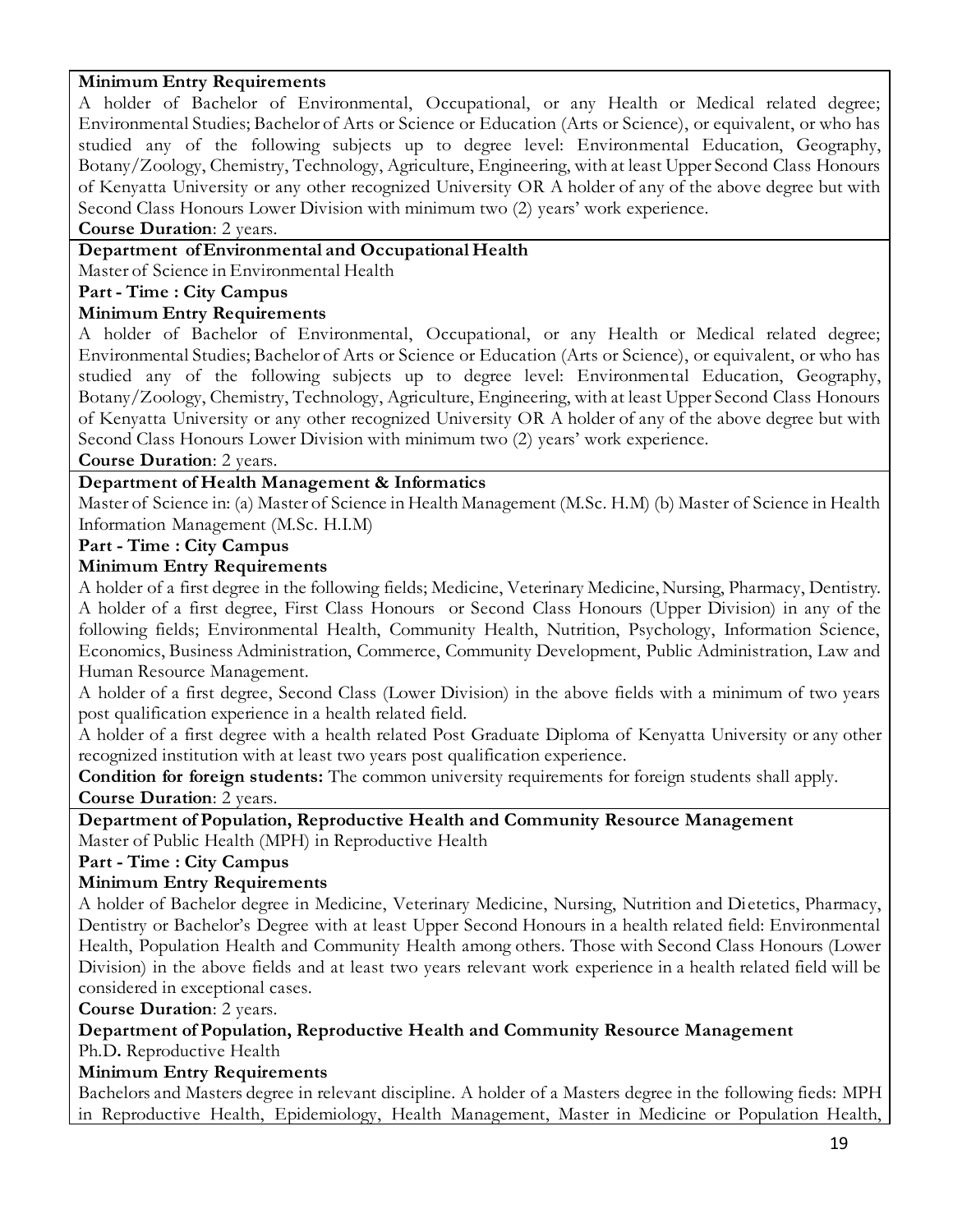Nursing among other health sciences related courses.

### **Department of Population, Reproductive Health and Community Resource Management**

Master of Science in Community Resource Management

# **Full – Time : Main Campus**

### **Part – Time : City Campus**

### **Minimum Entry Requirements**

Holders of at least Second Class Honours (Upper Division) Degree in Community Resource Management, Family & Consumer Sciences, Home Economics or any other related field of study. Holders of a Second Class Lower Division.

# **Course Duration**: 2 years.

### **Department of Population, Reproductive Health and Community Resource Management**

Ph. D. in Community Resource Management

### **Minimum Entry Requirements**

Masters degree in Community Resource Management or any other related Masters degree from Kenyatta University or any other recognized institution.

### **Department of Food, Nutrition and Dietetics**

Postgraduate Diploma in Food, Nutrition and Dietetics.

### **Campus: Main**

### **Minimum Entry Requirements**

A holder of Bachelor's Degree in Health, Agriculture, Biological Sciences, Food and Nutrition related sciences **OR**

Bachelor of Education in Home Economics.

**Course Duration:** 1 year

### **Department of Foods, Nutrition and Dietetics**

Master of Science in Foods, Nutrition and Dietetics

### **Full – Time : Main Campus**

### **Part – Time : City Campus**

### **Minimum Entry Requirements**

Bachelor of Science in Foods, Nutrition and Dietetics, Community Nutrition, Clinical Nutrition and Dietetics with at least Second Class Honours (Upper Division), Bachelor of Education Degree with a major in Foods, Nutrition and Dietetics. A holder of Post Graduate Diploma in Nutrition from a recognized Institution. Those with Second Class (Lower Division) may be considered on condition that they have Grade "C" and above in units relevant to their areas of specialization.

**Course Duration**: 2 years.

# **Department of Foods, Nutrition and Dietetics**

Doctor of Philosophy (Ph. D.) in Foods, Nutrition and Dietetics

**Full – Time : Main Campus**

# **Minimum Entry Requirements**

Master's degree in Food, Nutrition and Dietetics from a recognized Institution.

**Course Duration**: 3 years.

# **Department of Physical Education, Exercise and Sports Science**

# **Postgraduate Diploma in Physical Education**

**Campus: Main** 

# **Minimum Entry Requirements**

Bachelor of Education with at least Second Class Honours (Lower Division) or equivalent qualification from a recognized and accredited University. Applicants with any other Bachelor's degree and a Postgraduate Diploma in Education may be considered. Additional University admission requirements and regulations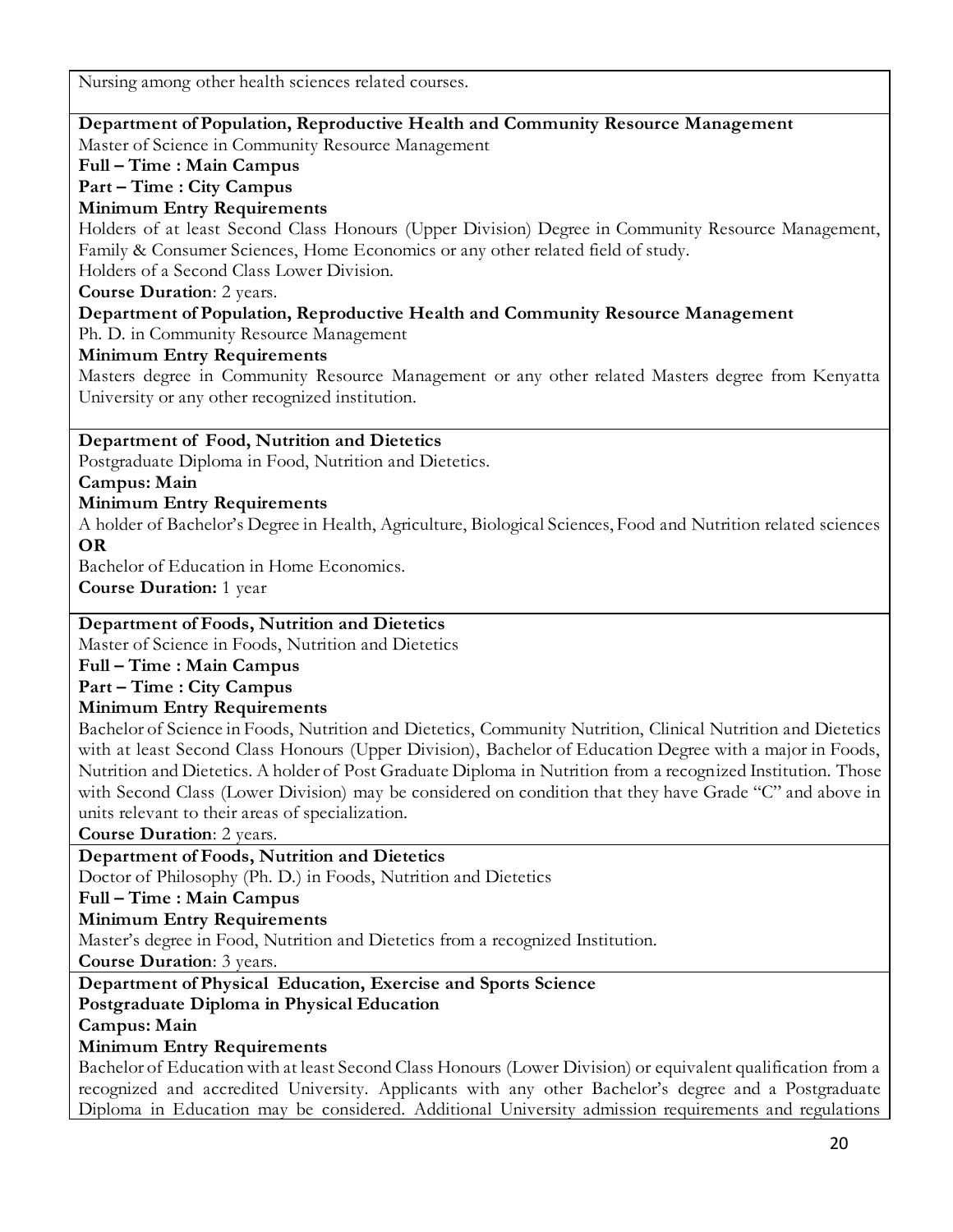### **Department of Physical Education, Exercise and Sports Science**

Master of Science in Physical Education

**Campus: Main** 

### **Minimum Entry Requirements**

Candidates should be holders of a Bachelor's Degree of at least Second Class Honours (Lower Division in Physical Education, Sports/Exercise Science or Recreation Management from a recognized and accredited University. A Postgraduate Diploma in Physical Education from Kenyatta University or any other recognized University may be considered.

**Course Duration:** 2 years

### **Department of Physical Education, Exercise and Sports Science**

Master of Science in Exercise and Sports Science

### **Full time: Main Campus**

### **Minimum Entry Requirements**

The common regulations for all masters' degrees in the University shall apply.

A holder of a First degree with minimum of Second Class (Lower Division) degree or its equivalent in a relevant discipline shall be considered.

Gradates of B. Ed., Physical Education, Exercise and Sport Science or Recreation and Sports Management as well as those in related fields such as Medicine , Nursing , Nutrition and Special Education shall be considered, Holders of a relevant Postgraduate Diploma in Sports Administration and Management of Kenyatta University or any other recognized University shall be eligible for admissions to the programme while holders of a Postgraduate Diploma in related disciplines may also be considered.

**Course Duration:** 2 years

### **Department of Physical Education, Exercise and Sports Science**

Doctor of Philosophy (Ph. D.) in Physical Education

**Full time : Main Campus**

### **Minimum Entry Requirements**

Master's degree in Physical Education or its equivalent from a recognized university. Masters of Science (Exercise &Sports Science) or Masters of Science (Leisure and Recreation Management) who also have a Bachelor's degree in Physical education or Post Graduate Diploma in education may be considered.

**Course Duration: 3** years

#### **Department of Physical Education, Exercise and Sports Science**

Doctor of Philosophy in Exercise and Sports Science

#### **Full-time: Main Campus**

#### **Minimum Entry Requirements**

Master's degree in Exercise Science/ Kinesiology/ Sports Medicine/Medicine/ Biomedical Science or its equivalent from a recognized University.

**Course Duration:** 3 years

### **SCHOOL OF AGRICULTURE AND ENTERPRISE DEVELOPMENT**

#### **Department of Agricultural Economics**

Master of Science in Agribusiness Management

### **Full – Time : Main Campus**

### **Part – Time : City Campus**

Farm Business Development Option

Trade and Development Option

### **Minimum Entry Requirements**

A holder of First Class or second class Honours (Upper Division) degree or their equivalent in Agribusiness, Agricultural sciences or any other equivalent qualification from Kenyatta university or any other institutions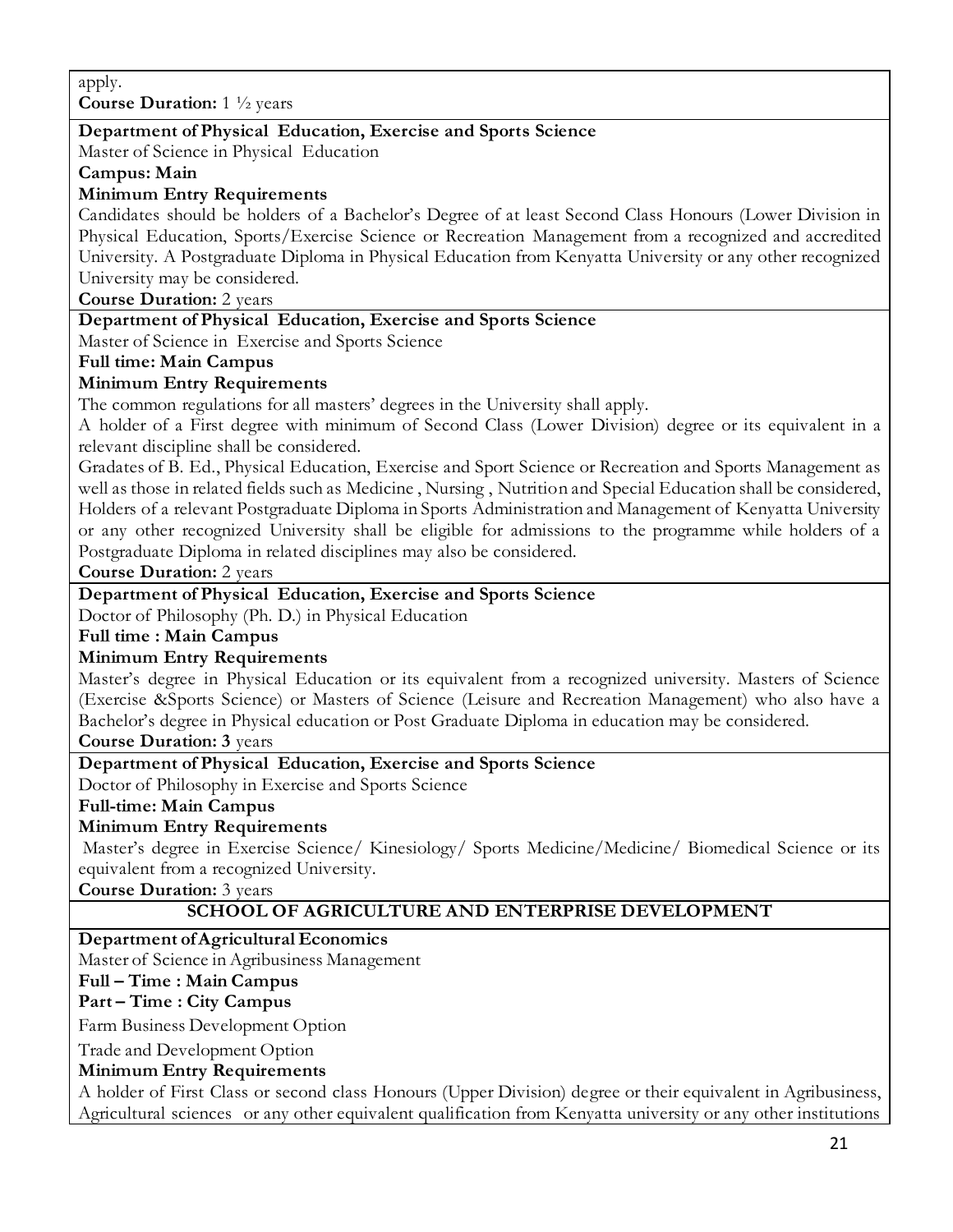recognized by Kenyatta university senate

Those with Second Class Honours (Lower Division) degree may be considered on condition that they have Grade **'B'** in units relevant to their areas of specialization.

**Course Duration**: 2 years.

### **Department of Agricultural Economics**

Master of Science in Agricultural Economics: (a) Agricultural Trade and Policy (b) Agricultural and Rural Development (c) Environment and Natural Resource Management (d) Agribusiness Management.

### **Full - Time : Main Campus**

#### **Part - Time : City Campus**

### **Minimum Entry Requirements**

A holder of First Class or second class Honours (Upper Division) degree or their equivalent in Agricultural Economics, Agribusiness or related courses such as general agricultural sciences, economics and social science. Those with Second Class Honours (Lower Division) degree may be considered on condition that they have Grade 'B' in units relevant to their areas of specialization.

**Course Duration**: 2 years.

### **Department of Agricultural Economics**

Doctor of Philosophy (Ph. D.) in Agribusiness Management

#### **Full – Time : Main Campus**

### **Minimum Entry Requirements**

Holders of Master of Science or equivalent in Agribusiness, Agricultural Economics or any other equivalent qualification from an institution recognized by Kenyatta University senate.

**Course Duration**: 3 years.

### **Department of Agricultural Economics**

Doctor of Philosophy (Ph. D.) in Agricultural Economics

#### **Full – Time : Main Campus**

### **Minimum Entry Requirements**

Holders of Master of Science or equivalent in Agribusiness, Agricultural Economics or any other equivalent qualification from an institution recognized by KU senate.

**Course Duration**: 3 years.

### **Department of Animal Sciences**

Master of Science in Animal Nutrition and Management

#### **Full - Time : Kitui Campus**

### **Minimum Entry Requirements**

Bachelor of Science with at least Second Class (Upper Division) degree in Animal Production and Health Management ,Veterinary Medicine, Agriculture, Agricultural Resource Management, Dryland Agriculture, Range Management or its equivalent from Kenyatta University or other institutions recognized by Kenyatta University Senate.

Those with B. Sc degree with Second Class (Lower Division) in the relevant field may be considered for admission if they meet relevant professional experience.

**Course Duration**: 2 years.

### **Department of Agricultural Science and Technology**

Master of Science in Integrated Soil Fertility Management (ISFM)

### **Full – Time : Main Campus**

### **Minimum Entry Requirements**

Bachelor of Science with at least Second Class (Lower Division) degree in Agriculture, Agricultural Resource Management, Dry land Agriculture & Enterprise Development, Agricultural Engineering, Range Management, Horticulture, Environmental Science, Agricultural Education and Extension, Plant and Microbial Sciences, Geography or any equivalent qualification from other institutions recognized by Kenyatta University Senate. **Course Duration**: 2 years.

**Department of Agricultural Science and Technology**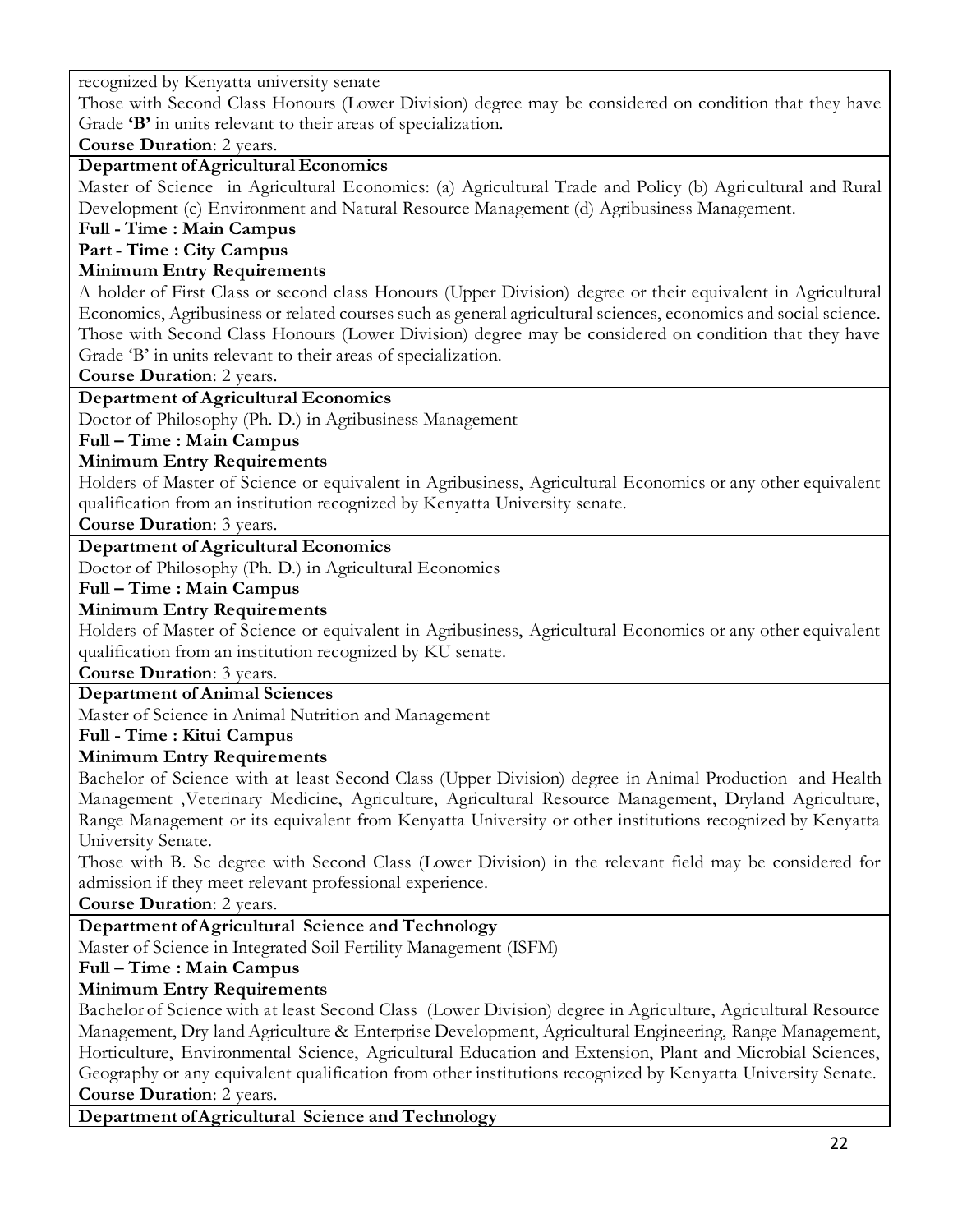Master of Science in Dryland Agriculture

# **Full - Time : Main Campus**

### **Minimum Entry Requirements**

Bachelor of Science with at least Second Class (Lower Division) degree in Agriculture, Agricultural Resource Management, Dryland Agriculture, Animal Production and Health Management, Agricultural Engineering, Range Management, Horticulture, Environmental Science, Agricultural Education and Extension, Agricultural Economics or its equivalent from Kenyatta University or other institutions recognized by Kenyatta University Senate.

**Course Duration**: 2 years.

### **Department of Agricultural Science and Technology**

Master of Science in Land and Water Management

### **Full - Time : Main Campus**

### **Minimum Entry Requirements**

Bachelor of Science degree with at least Second Class (Lower Division) degree in Agriculture, Agricultural Resource Management, Dryland Agriculture, Agricultural Engineering, Range Management, Horticulture, Environmental Science, Agricultural Education and Extension, or its equivalent from Kenyatta University and other institutions recognized by Kenyatta University Senate.

**Course Duration**: 2 years.

# **Department of Agricultural Science and Technology**

Master of Science in Plant Breeding

### **Full – Time : Main Campus**

### **Minimum Entry Requirements**

Bachelor of Science Degree with at least First Class Honours or Second Class Honours (Upper Division) in Agriculture or any other related areas from all institutions recognized by Kenyatta University Senate.

Holders of Second Class (Lower Division) may be considered on condition that they have grade **'C'** and above in units relevant to their areas of specialization or a postgraduate diploma

**Course Duration**: 2 years.

### **Department of Agricultural Science and Technology**

Master of Science in Agronomy

### **Full – Time : Main Campus**

# **Minimum Entry Requirements**

Bachelor of Science Degree with at least First Class Honours or Second Class Honours (Upper Division) in Agriculture or any other related areas from all institutions recognized by Kenyatta University Senate.

Holders of Second Class (Lower Division) may be considered on condition that they have grade **'C'** and above in units relevant to their areas of specialization or a postgraduate diploma

**Course Duration**: 2 years.

# **Department of Agricultural Science and Technology**

Master of Science in: (a) Crop Protection (Entomology Option) (b) Crop Protection (Pathology Option) **Full – Time : Main Campus**

### **Minimum Entry Requirements**

Holders of a Bachelor's degree with at least a First Class or Upper Second Class Honours in Agriculture or any other related areas from all institutions recognized by Kenyatta University Senate.

Holders of Second Class (Lower Division) may be considered on condition that they have grade **'C'** and above in units relevant to their areas of specialization or a postgraduate diploma.

**Course Duration**: 2 years.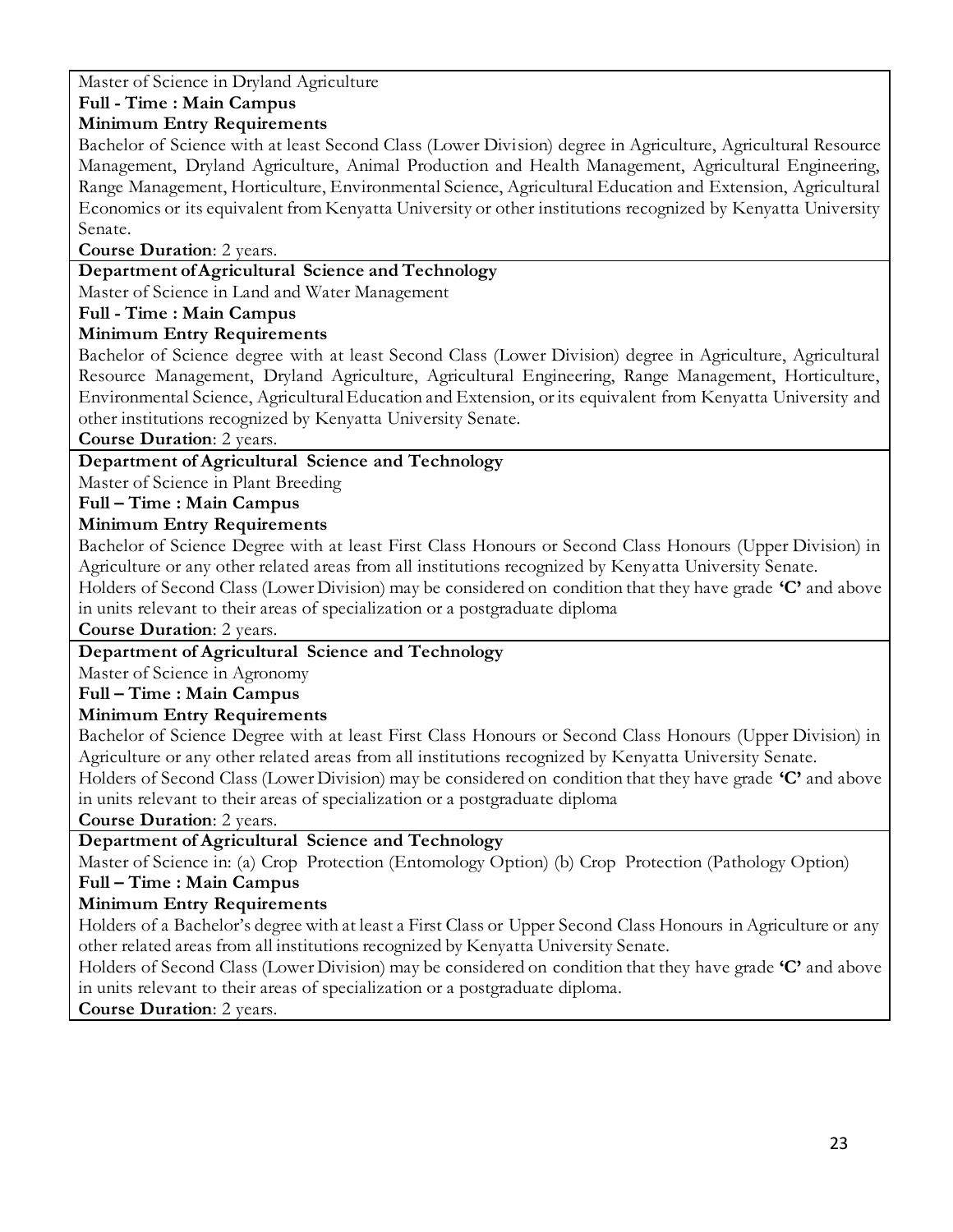### **Department of Agricultural Science and Technology**

Master of Science in Seed Technology and Trade

# **Full – Time : Main Campus**

### **Minimum Entry Requirements:**

Holders of a Bachelor's degree with at least a First Class or Upper Second Class Honours in Agriculture or any other related areas from all institutions recognized by Kenyatta University Senate.

Holders of Second Class (Lower Division) may be considered on condition that they have grade **'C'** and above in units relevant to their areas of specialization or a postgraduate diploma.

**Course Duration**: 2 years.

### **SCHOOL OF ENGINEERING AND TECHNOLOGY**

### **Department of Department of Computing and Information Technology.**

Master of Science in Computer Science

### **Full – Time : Main Campus**

### **Part Time: City Campus**

### **Minimum Entry Requirements.**

Holders of a Bachelor Science degree in Computer Science/software Engineering/Computer Engineering of at least Lower Second Class from a recognized University or a holder of a Postgraduate Diploma in Computer Science from a university recognized by the Kenyatta University Senate.

**Course Duration**: 2 years.

# **Department of Department of Computing and Information Technology.**

Doctor of Philosophy in Computer Science

### **Full – Time : Main Campus**

**Part Time: City Campus**

### **Minimum Entry Requirements.**

Master's degree in Computing disciplines from a recognized University.

**Course Duration**: 3 years

# **SCHOOL OF MEDICINE**

# **Department of Family Medicine**

# **Master of Medicine in Family Medicine :**

# **Full – time: Main Campus**

### **Minimum Entry Requirements**

1) Be a holder of MBChB degree of Kenyatta University or equivalent from other institutions recognized by Kenyatta University Senate.

2) Be registered as a medical practitioner by the Medical Practitioners and Dentists Board of Kenya (MPBD). Have completed one year internship.

Pass admission interviews as determined by the Departmental Postgraduate Committee.

### **Credit Transfers**

Credit transfers may be permitted up to a maximum of 25% of the core course units for similar programmes at the same level.

# **Course Duration and Structure**

The Master of Medicine in Family Medicine programme shall normally extend over a period of not less than four (4) years. The course is organized into two (2) phases over the four year duration.

Part 1: One and a half academic years.

Part 2: Two and a half academic years.

# **SCHOOL OF PHARMACY**

### **Department of Pharmacognosy and Pharmaceutical Chemistry.**

Doctor of Philosophy (Ph. D.) in Pharmacognosy (By Thesis Only)

**Full – Time : Main Campus**

### **Minimum Entry Requirements.**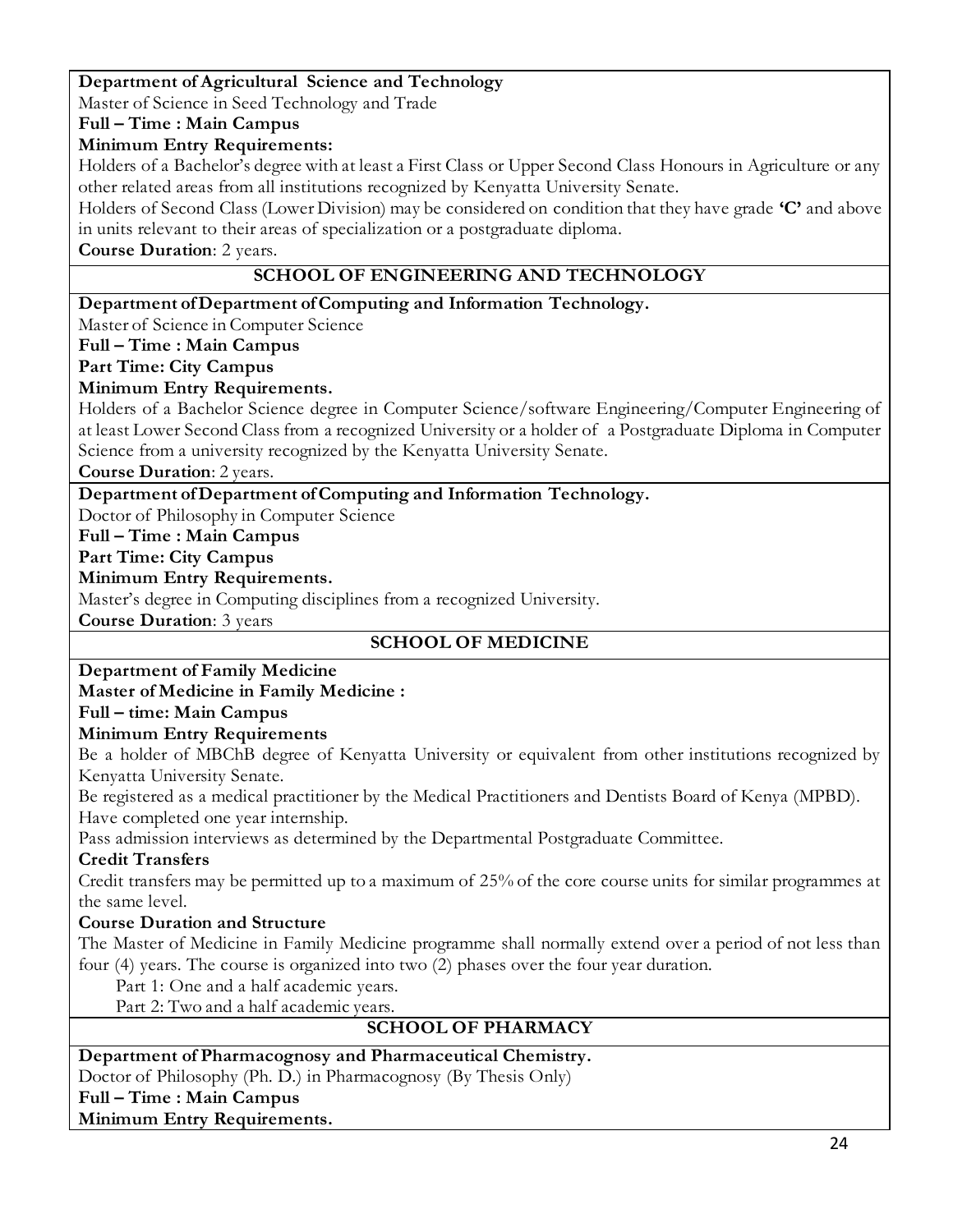Holder of M. Pharm (Pharmacognosy) or M. Sc. Pharmacognosy or a related field from a recognized University

**Course Duration:** 3 years.

**Department of Pharmacognosy and Pharmaceutical Chemistry.**

Doctor of Philosophy (Ph. D.) in Pharmaceutical Chemistry (By Thesis Only).

# **Full – Time : Main Campus**

### **Minimum Entry Requirements.**

Holder of M. Pharm/M. Sc. in Pharmaceutical Chemistry or a related field from recognized Universities. **Course Duration:** 3 years.

# **Department of Pharmaceutics and Industrial Pharmacy.**

Doctor of Philosophy (Ph. D.) in Pharmaceutical Sciences (By Thesis Only).

### **Full – Time : Main Campus**

### **Minimum Entry Requirements**

Holder of M. Pharm/M. Sc. in Pharmaceutics or a related field from recognized Universities.

**Course Duration:** 3 years.

### **Department of Pharmacology and Clinical Pharmacy**

Doctor of Philosophy (Ph. D.) in Pharmacology and Toxicology (By Thesis Only)

### **Full – Time : Main Campus**

### **Minimum Entry Requirements.**

Holder of M. Pharm (Pharmacognosy) or M.Sc. Pharmacognosy or a related field from a recognized University.

**Course Duration:** 3 years.

# **MODE OF APPLICATION**

# **(i) GUIDELINE FOR ONLINE APPLICATION.**

Application for admission into the programme can be **done online** by a simple click **[http://applications.ku.ac.ke](http://applications.ku.ac.ke/)**

All you need is the following:

- Ensure you have met the eligibility criteria for the selected program.
- Ensure you have scanned Academic Transcripts, Certificates and Passport photo.
- Ensure you have scanned identification documents, either an Identification Card or Passport.
- Ensure you have the required application fee of **Kshs. 3,000/=** for East Africans on your MPESA line for completing the application process.

### **\*\*Payment for online application is only by MPESA through details provided on the application portal only.\*\***

**(ii)** Application forms can be obtained from **Kenyatta University, Admissions Block, Office No. 12** or at the Regional Centers based in **Nairobi, Embu, Mombasa, Kisumu and Garissa** or be downloaded from our website **[www.ku.ac.ke](http://www.ku.ac.ke/)**

East African applicants shall pay non-refundable processing fee of **Kshs. 3,000/=** for through **Bank deposit only** into any of the following bank accounts:

| Co-operative Bank of Kenya-   |                          | Account No. 011-2906-246-1400 |
|-------------------------------|--------------------------|-------------------------------|
| <b>National Bank of Kenya</b> | $\overline{\phantom{0}}$ | Account No. 010-0305-915-0801 |
| <b>Equity Bank Limited</b>    | $\sim$                   | Account No. 018-0290-518859   |
| Family Bank                   | $\blacksquare$           | Account No. 045-0000-2331     |